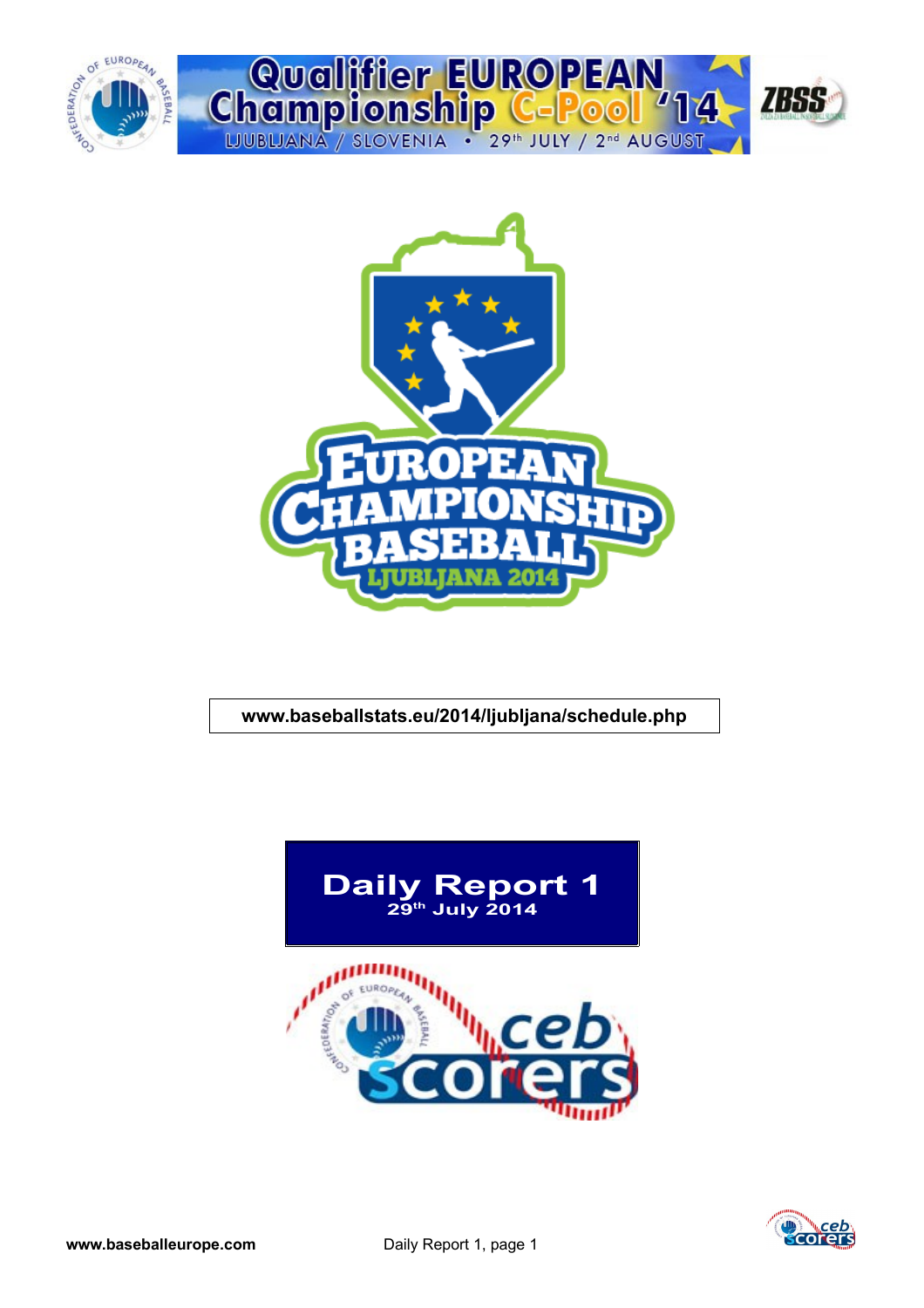



**Teams Pool A Pool B** Hungary Finland Finland Latvia **I** Ireland **I** Romania **I** Israel Slovenia

|                 |         |                 |      | <b>Schedule and Results</b>                        |                                               |                    |                |
|-----------------|---------|-----------------|------|----------------------------------------------------|-----------------------------------------------|--------------------|----------------|
| Game            | At time | <b>Ballpark</b> | Pool | Home team<br>Tuesday 29 <sup>th</sup> July         | <b>Visiting team</b>                          | <b>Final Score</b> | Inn            |
| 01              | 10:00   | Jezica          | A    | <b>T</b> Ireland                                   | <b>E</b> Norway                               | $11 - 1$           | $\overline{7}$ |
| 02              | 12:00   | Golovec         | A    | <b>Romania</b>                                     | $\blacksquare$ Hungary                        | $10 - 9$           |                |
| 03              | 13:30   | Jezica          | B    | $\blacksquare$ Finland                             | $\Box$ Israel                                 | $1 - 13$           |                |
| 04              | 17:30   | Jezica          | B    | <b>E</b> Slovenia                                  | <b>Latvia</b>                                 | $6 - 2$            |                |
|                 |         |                 |      | Wednesday 30 <sup>th</sup> July                    |                                               |                    |                |
| 05              | 10:00   | Jezica          | A    | $\blacksquare$ Hungary                             | <b>I</b> Ireland                              |                    |                |
| 06              | 13:30   | Golovec         | Α    | <b>E</b> Norway                                    | <b>Romania</b>                                |                    |                |
| 07              | 13:30   | Jezica          | B    | $=$ Latvia                                         | $\blacksquare$ Finland                        |                    |                |
| $\overline{08}$ | 17:00   | Jezica          | B    | $\Box$ Israel                                      | <b>Slovenia</b>                               |                    |                |
|                 |         |                 |      | Thursday 31 <sup>st</sup> July                     |                                               |                    |                |
| 09              | 10:00   | Jezica          | A    | <b>T</b> Ireland                                   | <b>I</b> Romania                              |                    |                |
| 10              | 13:30   | Golovec         | A    | $\blacksquare$ Hungary                             | <b>T</b> Norway                               |                    |                |
| 11              | 13:30   | Jezica          | B    | $\Box$ Israel                                      | <b>E</b> Latvia                               |                    |                |
| 12              | 17:00   | Jezica          | B    | <b>Contract Slovenia</b>                           | $\blacksquare$ Finland                        |                    |                |
|                 |         |                 |      | Friday 1 <sup>st</sup> August                      |                                               |                    |                |
| 13              | 10:00** | Jezica          | C    | $\bullet$ : A3 ::                                  | $\bullet$ $B4$                                |                    |                |
| 14              | 13:30** | Golovec         | C    | $\bullet$ : B3 ::                                  | $\bullet$ $AA$                                |                    |                |
| 15              | 13:30** | Jezica          | Se   | $\bullet$ $A1$                                     | $\bullet$ : B2 ::                             |                    |                |
| 16              | 17:00** | Jezica          | Se   | $\bullet$ : B1 ::                                  | $\bullet$ : A2 ::                             |                    |                |
|                 |         |                 |      | Saturday 2 <sup>nd</sup> August                    |                                               |                    |                |
| 17              | 10:00   | Golovec         | C    | $\bullet$ : B4 ::                                  | $\bullet$ : A4 ::                             |                    |                |
| 18              | 10:00   | Jezica          | C    | $\bullet$ : A3 ::                                  | $\bullet$ : B3 :                              |                    |                |
| 19              | 13:30   | Jezica          | Fi.  | <b>O</b> :: Loser game 16 :: 0 :: Loser game 15 :: |                                               |                    |                |
| 20              | 17:00   | Jezica          | Fi   |                                                    | O :: Winner game 15 :: O :: Winner game 16 :: |                    |                |

In each game the home team is named first // \*\* Slovenia will play at 17:30

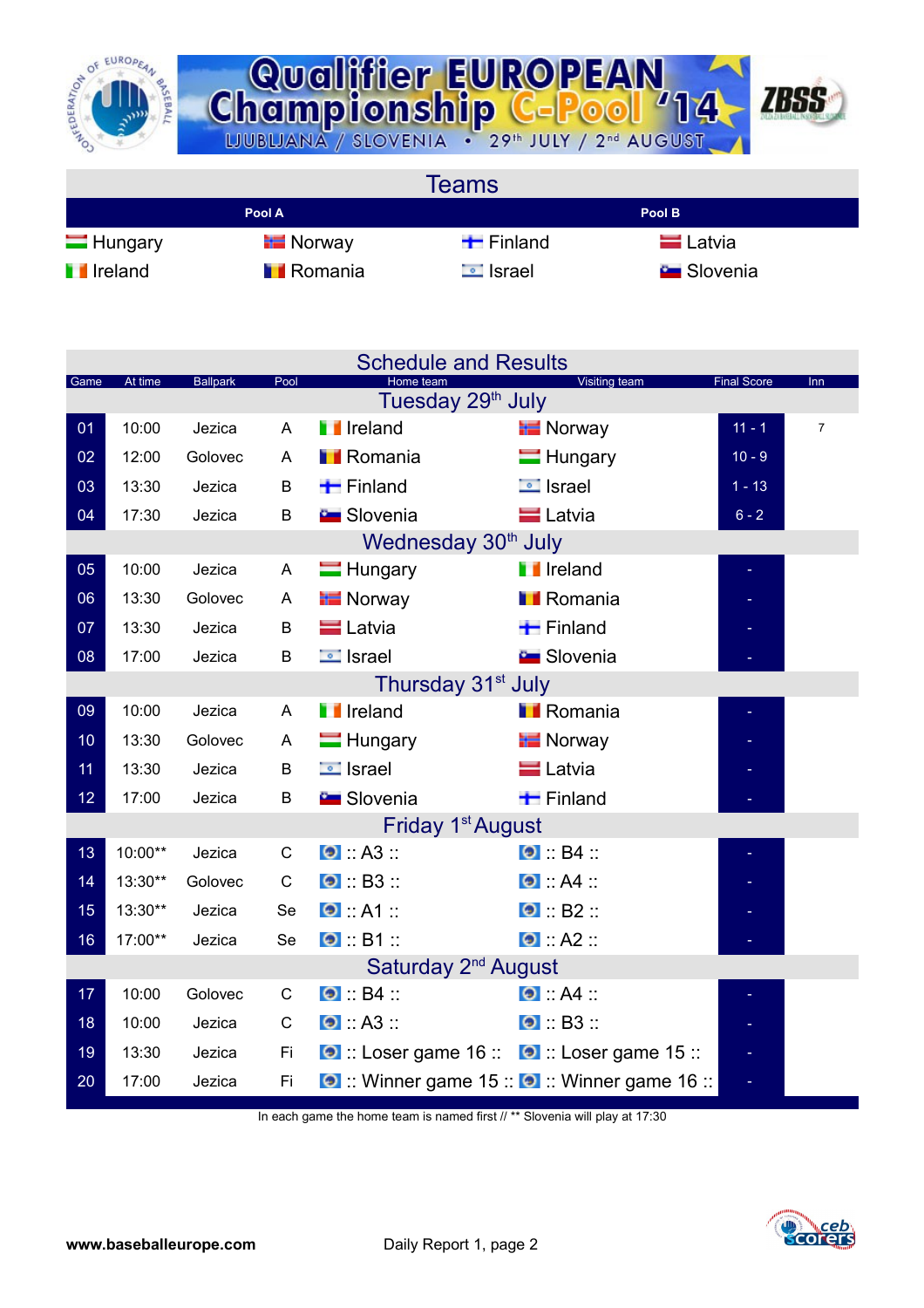

|  | Qualifier EUROPEAN<br>Championship C-Pool '14 2BSS |  |
|--|----------------------------------------------------|--|
|  |                                                    |  |
|  | LJUBLJANA / SLOVENIA . 29th JULY / 2nd AUGUST      |  |

|                |                        | <b>Standing Pool A</b> |           |    |      |           |
|----------------|------------------------|------------------------|-----------|----|------|-----------|
| Pos            | Team                   | GP                     | <b>WO</b> | LO | AVG  | <b>GB</b> |
| ъ              | <b>I</b> Ireland       |                        |           |    | 1000 |           |
| $\overline{2}$ | <b>TRomania</b>        |                        |           |    | 1000 |           |
| $\mathbf{3}$   | $\blacksquare$ Hungary |                        |           |    |      |           |
| $\overline{4}$ | <b>Norway</b>          |                        |           |    |      |           |

|                 |                        |      | <b>Standing Pool B</b> |           |    |            |           |
|-----------------|------------------------|------|------------------------|-----------|----|------------|-----------|
| Pos             |                        | Team | GP                     | <b>WO</b> | LO | <b>AVG</b> | <b>GB</b> |
|                 | <b><u></u></b> Israel  |      |                        |           |    | 1000       |           |
| $\mathbf{2}$    | <b>E</b> Slovenia      |      |                        |           |    | 1000       | 0         |
| $\vert 3 \vert$ | $\blacksquare$ Finland |      |                        |           |    |            |           |
| 4               | Latvia                 |      |                        |           |    |            |           |

|                |                        |      | <b>Standing Pool C</b> |           |    |     |           |
|----------------|------------------------|------|------------------------|-----------|----|-----|-----------|
| Pos            |                        | Team | GP                     | <b>WO</b> | LO | AVG | <b>GB</b> |
|                | $\bullet$ A3           |      |                        |           |    |     |           |
| $\overline{2}$ | $\bullet$ A4           |      |                        |           |    |     |           |
| $\mathbf{3}$   | $\bullet$ B3           |      |                        |           |    |     |           |
|                | $\bullet$ B4 $\bullet$ |      |                        |           |    |     |           |

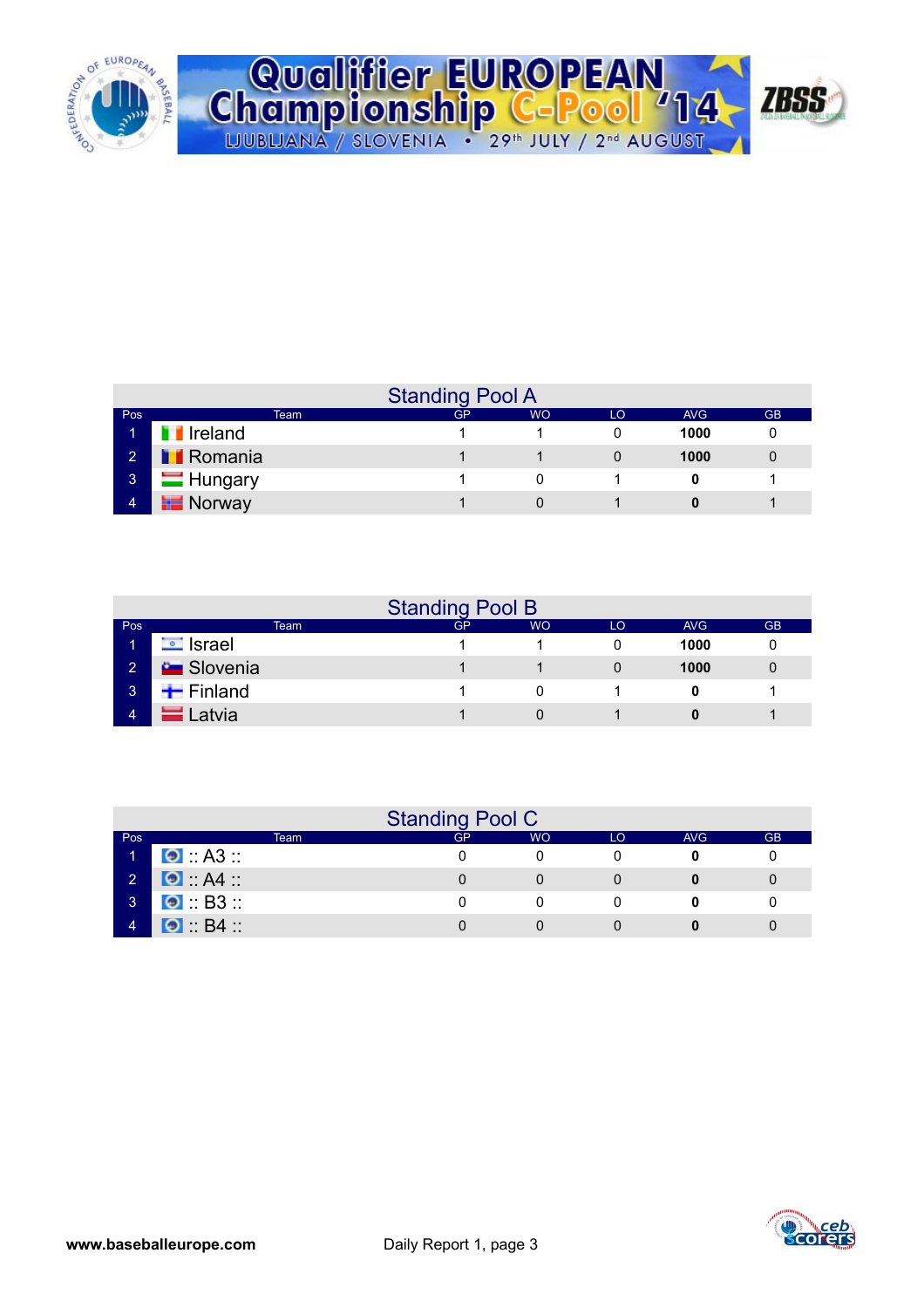



## **Ireland - Norway**

| Score by Innings                                          |  |  | R H F. |  |
|-----------------------------------------------------------|--|--|--------|--|
| NORWAY 000 000 $1 - 1 5 5$<br>TRELAND 320 410 1 - 11 10 0 |  |  |        |  |
|                                                           |  |  |        |  |

Jul 29, 2014 at Ljubljana (Jezica)

### **NORWAY 1 (0-1)**

| 1<br>$\Omega$<br>$\mathbf{1}$<br>0<br>$\Omega$<br>$\Omega$<br>1<br>1<br>$\Omega$<br>$\Omega$<br>$\Omega$<br>0<br>0<br>$\Omega$<br>$2 \quad 0 \quad 0$<br>0<br>$\mathbf{1}$<br>0<br>$\mathbf{1}$<br>H BI<br>$\Omega$<br>1<br>$\Omega$<br>3<br>$\mathbf{2}$ | $\Omega$<br>0<br>0<br>$\Omega$<br>0<br>$\Omega$<br>$\Omega$<br>0<br>0<br>$\Omega$<br>$\circ$<br>$\circ$<br>$\Omega$<br>$\Omega$<br>0<br>$\circ$ | 0<br>0<br>0<br>$\Omega$<br>$\Omega$<br>0<br>$\Omega$<br>$\Omega$<br>$\mathbf{0}$<br>$\Omega$<br>0<br>$\mathbf 0$<br>$\Omega$<br>0<br>$\Omega$ | $\Omega$<br>0<br>0<br>$\Omega$<br>0<br>$\Omega$<br>$\Omega$<br>0<br>0<br>0<br>$\circ$<br>$\Omega$<br>$\Omega$ | 1<br>$\Omega$<br>$\Omega$<br>$\Omega$<br>$\Omega$<br>$\mathbf{1}$<br>$\Omega$<br>$\Omega$<br>$\mathbf 0$<br>$\Omega$<br>$0\quad 0$<br>0<br>$\overline{c}$<br>IRELAND $11$ $(1-0)$<br>1 | 1<br>$\Omega$<br>$\Omega$<br>$\Omega$<br>$\Omega$<br>$\Omega$<br>$\Omega$<br>0<br>$\circ$<br>$\Omega$<br>$\circ$<br>0<br>$\mathbf{1}$<br>$\Omega$ | O<br>$\circ$<br>0<br>0<br>0<br>$\Omega$<br>$\Omega$<br>$\Omega$<br>0<br>$\Omega$<br>$\circ$<br>$\circ$<br>$\Omega$ | <sup>0</sup><br>0<br>$\Omega$<br>0<br>$\circ$<br>$\Omega$<br>$\Omega$<br>$\Omega$<br>$\circ$<br>$\Omega$<br>$\overline{0}$<br>$\circ$<br>$\Omega$ | $\Omega$<br>$\mathbf{1}$<br>$\Omega$<br>$\Omega$<br>$\Omega$<br>$\Omega$<br>$\Omega$<br>$\Omega$<br>$\Omega$<br>$\Omega$<br>$\circ$<br>$\mathbf{0}$<br>$\mathbf{1}$ | $\Omega$<br>0<br>$\Omega$<br>$\Omega$<br>$\Omega$<br>$\Omega$<br>$\Omega$<br>$\Omega$<br>$\Omega$<br>$\Omega$<br>$\circ$<br>$\circ$ | 1<br>1<br>$\Omega$<br>$\mathbf{1}$<br>$\mathbf{1}$<br>$\mathbf{1}$<br>3<br>$\Omega$<br>$\Omega$<br>$\mathbf{1}$<br>1<br>$\circ$<br>0, 10 | <sup>0</sup><br>$\circ$<br>$\Omega$<br>$\Omega$<br>$\Omega$<br>$\Omega$<br>$\Omega$<br>$\Omega$<br>$\Omega$<br>$\cap$<br>$\circ$<br>$\Omega$<br>$\Omega$ | 0<br>$\mathbf{1}$<br>$\Omega$<br>$\Omega$<br>$\Omega$<br>$\Omega$<br>$\Omega$<br>$\Omega$<br>0<br>$\Omega$<br>$\bigcirc$<br>$\circ$<br>$\mathbf{1}$ |                                                                                                                                                      | 0<br>0<br>0<br>$\Omega$<br>$\Omega$<br>$\Omega$<br>$\Omega$<br>$\Omega$<br>$\mathbf{1}$<br>$\Omega$<br>$\circ$<br>$\mathbf{0}$<br>$\mathbf{1}$ | 1<br>2<br>$3 \quad 0$<br>3 <sup>3</sup><br>3<br>$\Omega$<br>2<br>$\Omega$<br>$\circ$<br>$\Omega$<br>$\mathbf{1}$<br>4<br>19<br>2B 3B HR BB SB CS HP SH SF SO IBB KL GDP PO A E | 1.<br>$\circ$<br>$\overline{0}$<br>$\overline{0}$<br>$\bigcirc$<br>$\circ$<br>$\overline{0}$<br>$\overline{0}$<br>$\overline{1}$<br>$\overline{1}$<br>6 | $\Omega$<br>$\mathbf 0$<br>$\overline{c}$<br>$\mathbf{1}$<br>$\Omega$<br>$\mathbf{1}$<br>$\Omega$<br>$\Omega$<br>$\Omega$<br>$\Omega$<br>0<br>$\mathbf{1}$<br>5<br>$ -$ |                                                              |                                         |
|-----------------------------------------------------------------------------------------------------------------------------------------------------------------------------------------------------------------------------------------------------------|-------------------------------------------------------------------------------------------------------------------------------------------------|-----------------------------------------------------------------------------------------------------------------------------------------------|---------------------------------------------------------------------------------------------------------------|----------------------------------------------------------------------------------------------------------------------------------------------------------------------------------------|---------------------------------------------------------------------------------------------------------------------------------------------------|--------------------------------------------------------------------------------------------------------------------|---------------------------------------------------------------------------------------------------------------------------------------------------|---------------------------------------------------------------------------------------------------------------------------------------------------------------------|-------------------------------------------------------------------------------------------------------------------------------------|------------------------------------------------------------------------------------------------------------------------------------------|----------------------------------------------------------------------------------------------------------------------------------------------------------|-----------------------------------------------------------------------------------------------------------------------------------------------------|------------------------------------------------------------------------------------------------------------------------------------------------------|------------------------------------------------------------------------------------------------------------------------------------------------|--------------------------------------------------------------------------------------------------------------------------------------------------------------------------------|---------------------------------------------------------------------------------------------------------------------------------------------------------|-------------------------------------------------------------------------------------------------------------------------------------------------------------------------|--------------------------------------------------------------|-----------------------------------------|
|                                                                                                                                                                                                                                                           |                                                                                                                                                 |                                                                                                                                               |                                                                                                               |                                                                                                                                                                                        |                                                                                                                                                   |                                                                                                                    |                                                                                                                                                   |                                                                                                                                                                     |                                                                                                                                     |                                                                                                                                          |                                                                                                                                                          |                                                                                                                                                     |                                                                                                                                                      |                                                                                                                                                |                                                                                                                                                                                |                                                                                                                                                         |                                                                                                                                                                         |                                                              |                                         |
|                                                                                                                                                                                                                                                           |                                                                                                                                                 |                                                                                                                                               |                                                                                                               |                                                                                                                                                                                        |                                                                                                                                                   |                                                                                                                    |                                                                                                                                                   |                                                                                                                                                                     |                                                                                                                                     |                                                                                                                                          |                                                                                                                                                          |                                                                                                                                                     |                                                                                                                                                      |                                                                                                                                                |                                                                                                                                                                                |                                                                                                                                                         |                                                                                                                                                                         |                                                              |                                         |
|                                                                                                                                                                                                                                                           |                                                                                                                                                 |                                                                                                                                               |                                                                                                               |                                                                                                                                                                                        |                                                                                                                                                   |                                                                                                                    |                                                                                                                                                   |                                                                                                                                                                     |                                                                                                                                     |                                                                                                                                          |                                                                                                                                                          |                                                                                                                                                     |                                                                                                                                                      |                                                                                                                                                |                                                                                                                                                                                |                                                                                                                                                         |                                                                                                                                                                         |                                                              |                                         |
|                                                                                                                                                                                                                                                           |                                                                                                                                                 |                                                                                                                                               |                                                                                                               |                                                                                                                                                                                        |                                                                                                                                                   |                                                                                                                    |                                                                                                                                                   |                                                                                                                                                                     |                                                                                                                                     |                                                                                                                                          |                                                                                                                                                          |                                                                                                                                                     |                                                                                                                                                      |                                                                                                                                                |                                                                                                                                                                                |                                                                                                                                                         |                                                                                                                                                                         |                                                              |                                         |
|                                                                                                                                                                                                                                                           |                                                                                                                                                 |                                                                                                                                               |                                                                                                               |                                                                                                                                                                                        |                                                                                                                                                   |                                                                                                                    |                                                                                                                                                   |                                                                                                                                                                     |                                                                                                                                     |                                                                                                                                          |                                                                                                                                                          |                                                                                                                                                     |                                                                                                                                                      |                                                                                                                                                |                                                                                                                                                                                |                                                                                                                                                         |                                                                                                                                                                         |                                                              |                                         |
|                                                                                                                                                                                                                                                           |                                                                                                                                                 |                                                                                                                                               |                                                                                                               |                                                                                                                                                                                        |                                                                                                                                                   |                                                                                                                    |                                                                                                                                                   |                                                                                                                                                                     |                                                                                                                                     |                                                                                                                                          |                                                                                                                                                          |                                                                                                                                                     |                                                                                                                                                      |                                                                                                                                                |                                                                                                                                                                                |                                                                                                                                                         |                                                                                                                                                                         |                                                              |                                         |
|                                                                                                                                                                                                                                                           |                                                                                                                                                 |                                                                                                                                               |                                                                                                               |                                                                                                                                                                                        |                                                                                                                                                   |                                                                                                                    |                                                                                                                                                   |                                                                                                                                                                     |                                                                                                                                     |                                                                                                                                          |                                                                                                                                                          |                                                                                                                                                     |                                                                                                                                                      |                                                                                                                                                |                                                                                                                                                                                |                                                                                                                                                         |                                                                                                                                                                         |                                                              |                                         |
|                                                                                                                                                                                                                                                           |                                                                                                                                                 |                                                                                                                                               |                                                                                                               |                                                                                                                                                                                        |                                                                                                                                                   |                                                                                                                    |                                                                                                                                                   |                                                                                                                                                                     |                                                                                                                                     |                                                                                                                                          |                                                                                                                                                          |                                                                                                                                                     |                                                                                                                                                      |                                                                                                                                                |                                                                                                                                                                                |                                                                                                                                                         |                                                                                                                                                                         |                                                              |                                         |
|                                                                                                                                                                                                                                                           |                                                                                                                                                 |                                                                                                                                               |                                                                                                               |                                                                                                                                                                                        |                                                                                                                                                   |                                                                                                                    |                                                                                                                                                   |                                                                                                                                                                     |                                                                                                                                     |                                                                                                                                          |                                                                                                                                                          |                                                                                                                                                     |                                                                                                                                                      |                                                                                                                                                |                                                                                                                                                                                |                                                                                                                                                         |                                                                                                                                                                         |                                                              |                                         |
|                                                                                                                                                                                                                                                           |                                                                                                                                                 |                                                                                                                                               |                                                                                                               |                                                                                                                                                                                        |                                                                                                                                                   |                                                                                                                    |                                                                                                                                                   |                                                                                                                                                                     |                                                                                                                                     |                                                                                                                                          |                                                                                                                                                          |                                                                                                                                                     |                                                                                                                                                      |                                                                                                                                                |                                                                                                                                                                                |                                                                                                                                                         |                                                                                                                                                                         |                                                              |                                         |
|                                                                                                                                                                                                                                                           |                                                                                                                                                 |                                                                                                                                               |                                                                                                               |                                                                                                                                                                                        |                                                                                                                                                   |                                                                                                                    |                                                                                                                                                   |                                                                                                                                                                     |                                                                                                                                     |                                                                                                                                          |                                                                                                                                                          |                                                                                                                                                     |                                                                                                                                                      |                                                                                                                                                |                                                                                                                                                                                |                                                                                                                                                         |                                                                                                                                                                         |                                                              |                                         |
|                                                                                                                                                                                                                                                           |                                                                                                                                                 |                                                                                                                                               |                                                                                                               |                                                                                                                                                                                        |                                                                                                                                                   |                                                                                                                    |                                                                                                                                                   |                                                                                                                                                                     |                                                                                                                                     |                                                                                                                                          |                                                                                                                                                          |                                                                                                                                                     |                                                                                                                                                      |                                                                                                                                                |                                                                                                                                                                                |                                                                                                                                                         |                                                                                                                                                                         |                                                              |                                         |
|                                                                                                                                                                                                                                                           |                                                                                                                                                 |                                                                                                                                               |                                                                                                               |                                                                                                                                                                                        |                                                                                                                                                   |                                                                                                                    |                                                                                                                                                   |                                                                                                                                                                     |                                                                                                                                     |                                                                                                                                          |                                                                                                                                                          |                                                                                                                                                     |                                                                                                                                                      |                                                                                                                                                |                                                                                                                                                                                |                                                                                                                                                         |                                                                                                                                                                         |                                                              |                                         |
|                                                                                                                                                                                                                                                           |                                                                                                                                                 |                                                                                                                                               |                                                                                                               |                                                                                                                                                                                        |                                                                                                                                                   |                                                                                                                    |                                                                                                                                                   |                                                                                                                                                                     |                                                                                                                                     |                                                                                                                                          |                                                                                                                                                          |                                                                                                                                                     |                                                                                                                                                      |                                                                                                                                                |                                                                                                                                                                                |                                                                                                                                                         |                                                                                                                                                                         |                                                              |                                         |
|                                                                                                                                                                                                                                                           |                                                                                                                                                 |                                                                                                                                               |                                                                                                               |                                                                                                                                                                                        |                                                                                                                                                   | $\Omega$                                                                                                           | $\Omega$                                                                                                                                          | $\Omega$                                                                                                                                                            | $\Omega$                                                                                                                            | $\Omega$                                                                                                                                 | $\Omega$                                                                                                                                                 | 0                                                                                                                                                   |                                                                                                                                                      | 1.                                                                                                                                             | 1                                                                                                                                                                              | 2                                                                                                                                                       | $\Omega$                                                                                                                                                                |                                                              |                                         |
|                                                                                                                                                                                                                                                           |                                                                                                                                                 |                                                                                                                                               | 0                                                                                                             | $\mathbf{1}$                                                                                                                                                                           | $\Omega$                                                                                                                                          | 0                                                                                                                  | $\Omega$                                                                                                                                          | $\Omega$                                                                                                                                                            | $\Omega$                                                                                                                            | $\Omega$                                                                                                                                 | $\Omega$                                                                                                                                                 | $\Omega$                                                                                                                                            |                                                                                                                                                      | 0                                                                                                                                              | 5                                                                                                                                                                              | $\Omega$                                                                                                                                                | $\Omega$                                                                                                                                                                |                                                              |                                         |
|                                                                                                                                                                                                                                                           |                                                                                                                                                 | $\mathbf{0}$                                                                                                                                  | $\mathbf{1}$                                                                                                  | 2                                                                                                                                                                                      | $\circ$                                                                                                                                           | $\circ$                                                                                                            | $\mathbf{0}$                                                                                                                                      | $\Omega$                                                                                                                                                            | 0                                                                                                                                   | $\circ$                                                                                                                                  | $\circ$                                                                                                                                                  | 0                                                                                                                                                   |                                                                                                                                                      | 0                                                                                                                                              | 10 <sub>1</sub>                                                                                                                                                                |                                                                                                                                                         | 0                                                                                                                                                                       |                                                              |                                         |
| 2<br>3                                                                                                                                                                                                                                                    | $\mathbf{1}$                                                                                                                                    | $\Omega$                                                                                                                                      | $\circ$                                                                                                       | $\mathbf{1}$                                                                                                                                                                           | $\Omega$                                                                                                                                          | $\Omega$                                                                                                           | $\Omega$                                                                                                                                          | $\Omega$                                                                                                                                                            | $\Omega$                                                                                                                            | $\Omega$                                                                                                                                 | $\Omega$                                                                                                                                                 | $\Omega$                                                                                                                                            |                                                                                                                                                      | $\Omega$                                                                                                                                       | 2                                                                                                                                                                              | $\overline{\phantom{0}}^2$                                                                                                                              | $\Omega$                                                                                                                                                                |                                                              |                                         |
| $1 \quad 0$<br>$\mathbf{1}$                                                                                                                                                                                                                               | $\Omega$                                                                                                                                        | $\Omega$                                                                                                                                      |                                                                                                               | $0 \quad 0$                                                                                                                                                                            | $\Omega$                                                                                                                                          | $\Omega$                                                                                                           | 2                                                                                                                                                 | $\Omega$                                                                                                                                                            | $\Omega$                                                                                                                            | $\Omega$                                                                                                                                 | $\Omega$                                                                                                                                                 | $\Omega$                                                                                                                                            |                                                                                                                                                      | $\Omega$                                                                                                                                       | $\mathbf{1}$                                                                                                                                                                   | $\circ$                                                                                                                                                 | $\Omega$                                                                                                                                                                |                                                              |                                         |
| $\mathbf{1}$<br>$1 \quad 0 \quad 0$                                                                                                                                                                                                                       | $\Omega$                                                                                                                                        | $\Omega$                                                                                                                                      | $\Omega$                                                                                                      | $\overline{1}$                                                                                                                                                                         | $\Omega$                                                                                                                                          | $\Omega$                                                                                                           | $\mathbf{1}$                                                                                                                                      | $\Omega$                                                                                                                                                            | $\mathbf{1}$                                                                                                                        | $\Omega$                                                                                                                                 | $\Omega$                                                                                                                                                 | $\Omega$                                                                                                                                            |                                                                                                                                                      | $\Omega$                                                                                                                                       | $0\quad 1$                                                                                                                                                                     |                                                                                                                                                         | $\Omega$                                                                                                                                                                |                                                              |                                         |
| $\overline{2}$                                                                                                                                                                                                                                            | $\Omega$                                                                                                                                        | $\Omega$                                                                                                                                      |                                                                                                               | $0\quad1$                                                                                                                                                                              | $\Omega$                                                                                                                                          | $\Omega$                                                                                                           | $\bigcirc$                                                                                                                                        | $\bigcap$                                                                                                                                                           | $\Omega$                                                                                                                            | $\Omega$                                                                                                                                 | $\bigcap$                                                                                                                                                | $\Omega$                                                                                                                                            |                                                                                                                                                      | $\mathbf{1}$                                                                                                                                   | $\mathbf{1}$                                                                                                                                                                   | $\bigcirc$                                                                                                                                              | $\Omega$                                                                                                                                                                |                                                              |                                         |
| $\begin{matrix} 0 & 0 \end{matrix}$<br>$\circ$                                                                                                                                                                                                            | $\circ$                                                                                                                                         | $\Omega$                                                                                                                                      |                                                                                                               | $0\quad 0$                                                                                                                                                                             | 2                                                                                                                                                 | $\circ$                                                                                                            | $\overline{0}$                                                                                                                                    | $\circ$                                                                                                                                                             | $\Omega$                                                                                                                            | $\mathbf{1}$                                                                                                                             | $\Omega$                                                                                                                                                 | $\Omega$                                                                                                                                            |                                                                                                                                                      | $\Omega$                                                                                                                                       | $0\quad 0$                                                                                                                                                                     |                                                                                                                                                         | $\Omega$                                                                                                                                                                |                                                              |                                         |
|                                                                                                                                                                                                                                                           |                                                                                                                                                 |                                                                                                                                               |                                                                                                               |                                                                                                                                                                                        |                                                                                                                                                   |                                                                                                                    |                                                                                                                                                   |                                                                                                                                                                     |                                                                                                                                     |                                                                                                                                          |                                                                                                                                                          |                                                                                                                                                     |                                                                                                                                                      |                                                                                                                                                |                                                                                                                                                                                |                                                                                                                                                         |                                                                                                                                                                         |                                                              |                                         |
|                                                                                                                                                                                                                                                           |                                                                                                                                                 |                                                                                                                                               |                                                                                                               |                                                                                                                                                                                        |                                                                                                                                                   |                                                                                                                    |                                                                                                                                                   |                                                                                                                                                                     |                                                                                                                                     |                                                                                                                                          |                                                                                                                                                          |                                                                                                                                                     |                                                                                                                                                      |                                                                                                                                                |                                                                                                                                                                                |                                                                                                                                                         |                                                                                                                                                                         |                                                              |                                         |
|                                                                                                                                                                                                                                                           |                                                                                                                                                 |                                                                                                                                               |                                                                                                               |                                                                                                                                                                                        |                                                                                                                                                   |                                                                                                                    |                                                                                                                                                   |                                                                                                                                                                     |                                                                                                                                     |                                                                                                                                          |                                                                                                                                                          |                                                                                                                                                     |                                                                                                                                                      |                                                                                                                                                |                                                                                                                                                                                |                                                                                                                                                         |                                                                                                                                                                         |                                                              |                                         |
|                                                                                                                                                                                                                                                           |                                                                                                                                                 |                                                                                                                                               |                                                                                                               |                                                                                                                                                                                        |                                                                                                                                                   |                                                                                                                    |                                                                                                                                                   |                                                                                                                                                                     |                                                                                                                                     |                                                                                                                                          |                                                                                                                                                          |                                                                                                                                                     |                                                                                                                                                      |                                                                                                                                                |                                                                                                                                                                                |                                                                                                                                                         |                                                                                                                                                                         |                                                              | NP                                      |
| 6                                                                                                                                                                                                                                                         | 9                                                                                                                                               |                                                                                                                                               |                                                                                                               |                                                                                                                                                                                        |                                                                                                                                                   |                                                                                                                    | $\circ$                                                                                                                                           |                                                                                                                                                                     | 0                                                                                                                                   | 0                                                                                                                                        |                                                                                                                                                          | $\mathbf{1}$                                                                                                                                        | 0                                                                                                                                                    | $\mathbf{1}$                                                                                                                                   |                                                                                                                                                                                |                                                                                                                                                         | 3                                                                                                                                                                       | 4                                                            | 79                                      |
|                                                                                                                                                                                                                                                           |                                                                                                                                                 |                                                                                                                                               |                                                                                                               |                                                                                                                                                                                        |                                                                                                                                                   |                                                                                                                    |                                                                                                                                                   |                                                                                                                                                                     |                                                                                                                                     |                                                                                                                                          |                                                                                                                                                          |                                                                                                                                                     |                                                                                                                                                      |                                                                                                                                                |                                                                                                                                                                                |                                                                                                                                                         |                                                                                                                                                                         |                                                              | 32                                      |
| H                                                                                                                                                                                                                                                         |                                                                                                                                                 |                                                                                                                                               |                                                                                                               |                                                                                                                                                                                        |                                                                                                                                                   |                                                                                                                    |                                                                                                                                                   |                                                                                                                                                                     |                                                                                                                                     |                                                                                                                                          |                                                                                                                                                          |                                                                                                                                                     |                                                                                                                                                      |                                                                                                                                                |                                                                                                                                                                                |                                                                                                                                                         |                                                                                                                                                                         |                                                              | NP                                      |
|                                                                                                                                                                                                                                                           |                                                                                                                                                 |                                                                                                                                               |                                                                                                               |                                                                                                                                                                                        |                                                                                                                                                   |                                                                                                                    | $\circ$                                                                                                                                           |                                                                                                                                                                     | 1                                                                                                                                   | 0                                                                                                                                        |                                                                                                                                                          | 0                                                                                                                                                   | 0                                                                                                                                                    | 0                                                                                                                                              |                                                                                                                                                                                |                                                                                                                                                         | 2                                                                                                                                                                       | 5                                                            | 79<br>17                                |
| $\mathbf{1}$<br>30 11 10                                                                                                                                                                                                                                  | $\Omega$<br>$\circ$<br>9<br>4                                                                                                                   | $\Omega$<br>$\circ$<br>1<br>$\overline{2}$                                                                                                    | $\Omega$<br>0<br>$\Omega$<br>6<br>1                                                                           | $\Omega$<br>0<br>1<br>6<br>2<br>2<br>0<br>0<br>2                                                                                                                                       | $\bigcirc$<br>$\mathbf{1}$<br>8<br>3<br>$\Omega$<br>R ER BB SO<br>8                                                                               | $\Omega$<br>$\circ$<br>$\overline{c}$<br>3<br>$\overline{2}$<br>1                                                  | $\Omega$<br>0<br>0<br>$\overline{c}$<br>$\mathbf{1}$<br>0                                                                                         | $\mathbf{0}$<br>$\mathbb O$<br>3<br>0<br>$\Omega$<br>0<br>0                                                                                                         | $\Omega$<br>$\circ$<br>$\circ$                                                                                                      | $\Omega$<br>$\circ$<br>1<br>0                                                                                                            | $\Omega$<br>$\overline{c}$<br>3<br>$\mathbf{1}$                                                                                                          | $\Omega$<br>$\circ$<br>$\Omega$<br>H R ER BB SO WP HB BK IBB SH SF CI<br>$\mathbf{1}$<br>$\bigcirc$<br>WP HB BK IBB SH SF CI<br>$\circ$             | 0<br>$\mathbf{1}$<br>3<br>$\mathbf{1}$<br>1<br>$\mathbf{0}$<br>2<br>$\Omega$<br>$\Omega$<br>$\Omega$<br>$\Omega$<br>$\Omega$<br>$\Omega$<br>$\Omega$ | $\Omega$<br>$\mathbf{1}$<br>$\mathbf{1}$<br>0<br>$\Omega$                                                                                      | $\Omega$<br>$\mathbf{0}$<br>$\mathcal{L}$<br>$\bigcirc$                                                                                                                        | $\Omega$<br>$\mathbf{1}$<br>21                                                                                                                          | $\overline{0}$<br>1<br>7<br>19 28<br>11 15<br>2B 3B HR AB BF<br>16 19<br>$\Omega$<br>6<br>6                                                                             | $\Omega$<br>$\Omega$<br>$\Omega$<br>2B 3B HR AB BF<br>3<br>0 | FO GO<br>- 4<br>FO GO<br>$\overline{1}$ |

 Weather: Cloudy Scorers: PISEK U. (SLO), NARDI F. (ITA) T.C.: FALASCHI M. (ITA) Game: 01

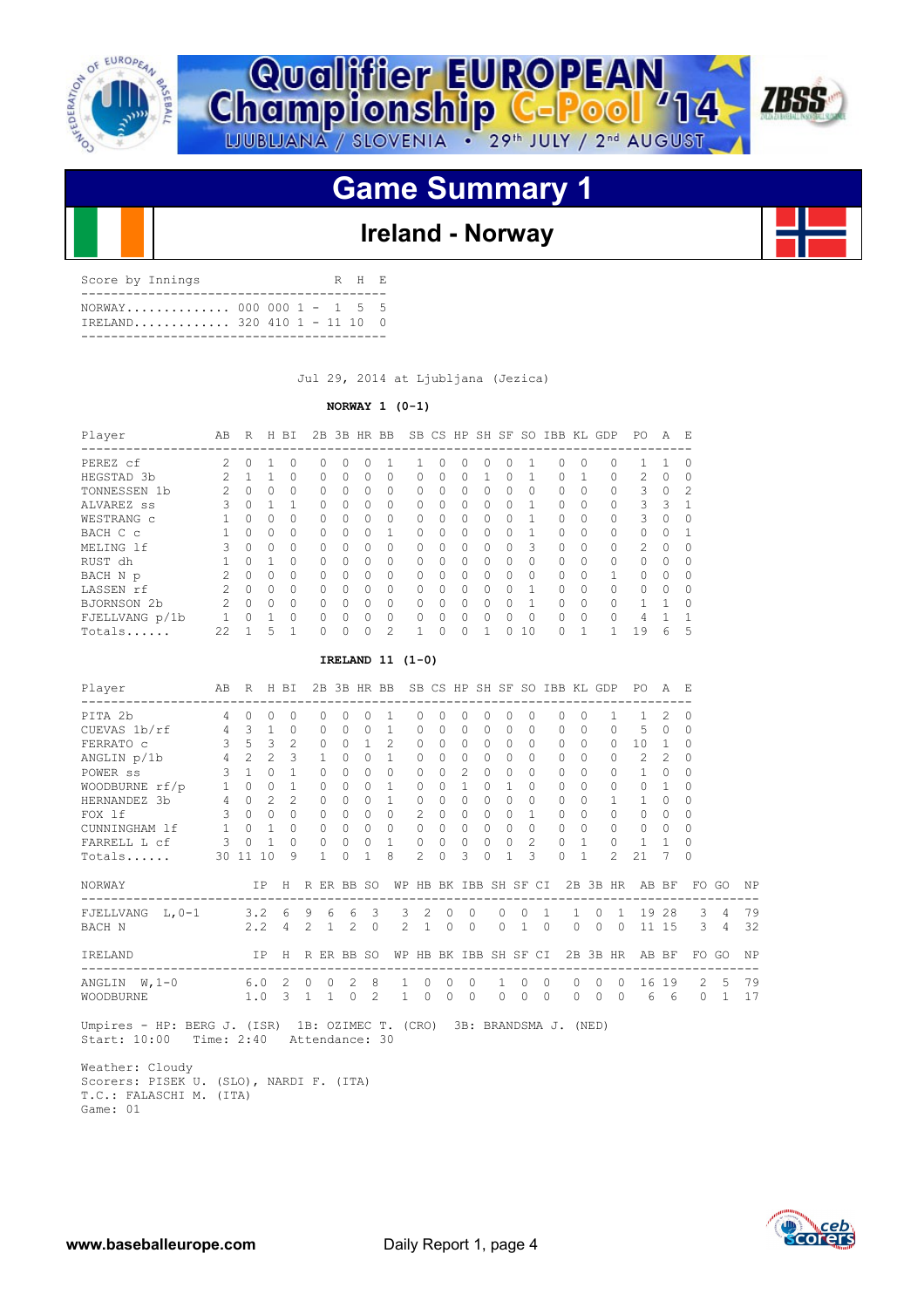



## **Romania - Hungary**

| Score by Innings                                              |  |  | R H R |  |
|---------------------------------------------------------------|--|--|-------|--|
| $HUNGARY$ 330 101 100 - 9 10 2<br>ROMANTA 070 000 03X - 10 10 |  |  |       |  |

Jul 29, 2014 at Ljubljana (Golovec)

### **HUNGARY 9 (0-1)**

| Player         | AВ               | R             | H            | ВI            | 2B       | 3B HR BB     |          |          |    |          |              |          |           |                | SB CS HP SH SF SO IBB KL |          | GDP      | P0       | A        | E |
|----------------|------------------|---------------|--------------|---------------|----------|--------------|----------|----------|----|----------|--------------|----------|-----------|----------------|--------------------------|----------|----------|----------|----------|---|
| RADVANYI 2b/cf | ----------<br>5. |               | <sup>0</sup> | $\Omega$      | 0        | U            | O        |          |    | Ω        | <sup>0</sup> | O        |           | $\Omega$       | 0                        | 0        | 0        | 2        |          |   |
| ANDO cf        | 3                |               |              | 0             | $\Omega$ | 0            | $\Omega$ | $\Omega$ |    | $\Omega$ | $\Omega$     | $\Omega$ | $\Omega$  | 1              | $\Omega$                 | $\Omega$ | 0        |          | O        |   |
| HALMOS ph      |                  | $\Omega$      | $\Omega$     | 0             | $\Omega$ | 0            | $\Omega$ | 0        |    | $\Omega$ | $\Omega$     | $\Omega$ | $\Omega$  | $\Omega$       | $\Omega$                 | $\Omega$ | 0        | $\Omega$ | $\Omega$ |   |
| TOTH Kr 2b     |                  | $\Omega$      | 0            | 0             | 0        | 0            | $\Omega$ |          |    |          | $\Omega$     | $\Omega$ | $\Omega$  | 0              | $\Omega$                 | 0        | 0        | 2.       | $\Omega$ |   |
| NEMETH 1b      |                  | $\mathcal{D}$ | $\Omega$     |               | 0        | 0            | $\Omega$ | 2        |    |          |              | 0        | 0         | $\Omega$       | $\Omega$                 | 0        | $\Omega$ | 6        | $\Omega$ |   |
| TOTH Ko rf     |                  |               |              | 2             |          | 0            | $\Omega$ | 0        |    | 0        | 0            | $\Omega$ | 0         | $\Omega$       | $\Omega$                 | 0        | 0        | 3        | $\Omega$ |   |
| KOREIN ph/rf   | 0                | $\Omega$      | $\Omega$     | 0             | 0        | 0            | $\Omega$ | 3        | O  | 0        | 0            | $\Omega$ | $\Omega$  | $\Omega$       | $\Omega$                 | 0        | 0        | 0        | $\Omega$ |   |
| GOOR C pr      | 0                | $\Omega$      | $\Omega$     | $\Omega$      | 0        | 0            | $\Omega$ | $\Omega$ | O. | 0        | $\Omega$     | $\Omega$ | $\Omega$  | $\Omega$       | $\Omega$                 | 0        | 0        | $\Omega$ | $\Omega$ |   |
| ERDELYI 3b     | Б                |               | 2            | 1             |          | <sup>0</sup> | $\Omega$ | $\Omega$ |    | O.       | $\bigcap$    | $\Omega$ | $\bigcap$ | $\mathfrak{D}$ | $\Omega$                 | $\Omega$ | 0        | $\Omega$ | २        |   |
| GOOR N lf      | 4                | 0             |              | $\mathcal{P}$ | 1.       | <sup>0</sup> | $\Omega$ | $\Omega$ | U  | 0        |              | $\Omega$ | O.        | $\mathcal{P}$  | $\Omega$                 |          | $\Omega$ | 2        | $\Omega$ |   |
| DARABOS dh     | 3                | $\Omega$      |              | $\Omega$      | O.       | 0            | $\Omega$ |          |    | Ω        |              | O        | ∩         |                | $\Omega$                 | O        | 0        | $\Omega$ | O        |   |
| LUPTAK SS      |                  | $\mathcal{P}$ |              | $\Omega$      |          | U            |          |          |    |          |              |          | U         | $\Omega$       | $\cap$                   | U        | 0        | O.       |          |   |
| MORUA c        |                  |               | 3            | $\Omega$      | O.       | U            |          | 0        |    | n        |              |          | 0         | $\Omega$       | $\Omega$                 | Ω        | 0        |          |          |   |
| VARKONYI p     | 0                | 0             | 0            | $\Omega$      | 0        | O            | O        | $\Omega$ |    | 0        | <sup>0</sup> | $\Omega$ | 0         | $\Omega$       | $\Omega$                 | O        | 0        | O.       |          |   |
| BALASKO p      | 0                | O             |              | $\Omega$      | 0        | U            | $\Omega$ | $\Omega$ |    | Ω        | 0            | O        | 0         | $\Omega$       | $\Omega$                 | 0        | 0        |          | $\Omega$ |   |
| Totals         | 36               | 9             | 10           | 6             | 4        | 0            | 0        | 9        |    | 3        | 5            | 0        | 0         | 6              | 0                        |          | 0        | 24       |          |   |

### **ROMANIA 10 (1-0)**

| Player                                                                                                                                                               |              | AB R H BI                                              |              |                |               |          |          |                |                     |                           |                |           |                |                     |                |                |                     | 2B 3B HR BB SB CS HP SH SF SO IBB KL GDP PO A E      |                |                                                               |              |
|----------------------------------------------------------------------------------------------------------------------------------------------------------------------|--------------|--------------------------------------------------------|--------------|----------------|---------------|----------|----------|----------------|---------------------|---------------------------|----------------|-----------|----------------|---------------------|----------------|----------------|---------------------|------------------------------------------------------|----------------|---------------------------------------------------------------|--------------|
| MIRESCU 2b 4 2                                                                                                                                                       |              |                                                        | 2            | 2              | 0             | 0        | $\Omega$ | $\overline{1}$ | $\Omega$            | $\Omega$                  | $\Omega$       | $\Omega$  | $\Omega$       | $\mathbf{1}$        | $\Omega$       | $\overline{1}$ | $\Omega$            |                                                      | $3 \quad 2$    | 2                                                             |              |
| PANAITESCU ss 5 2 4                                                                                                                                                  |              |                                                        |              | 2              | $\mathbf{1}$  | $\Omega$ | $\Omega$ | $\bigcirc$     | 3                   | $\Omega$                  | $\mathbf{0}$   | $\Omega$  | $\Omega$       | $\Omega$            | $\circ$        | $\Omega$       | $\circ$             |                                                      | $1 \quad 8$    | $\Omega$                                                      |              |
| PIRVU E dh/p $4 \t 0 \t 0$                                                                                                                                           |              |                                                        |              | $\mathbf{1}$   | $\Omega$      | $\Omega$ | $\Omega$ | $\bigcap$      | $\Omega$            | $\Omega$                  | $\Omega$       | $\bigcap$ | $\mathbf{1}$   | 3                   | $\bigcap$      | $\mathfrak{D}$ | $\Omega$            | $0\quad1$                                            |                | $\Omega$                                                      |              |
| NIKOLICI cf 50                                                                                                                                                       |              |                                                        | $\mathbf{1}$ | 2              | $\Omega$      | $\Omega$ | $\Omega$ | $\Omega$       | $\mathbf{1}$        | $\Omega$                  | $\Omega$       | $\bigcap$ | $\Omega$       | $\mathbf{1}$        | $\bigcap$      | $\Omega$       | $\Omega$            | $2 \quad 1$                                          |                | $\Omega$                                                      |              |
| TOCU lf                                                                                                                                                              | $\mathbf{3}$ | $1 \quad 2$                                            |              | $\overline{1}$ | $\Omega$      | $\Omega$ | $\Omega$ | $\Omega$       | $\Omega$            | $\Omega$                  | $\Omega$       | $\Omega$  | $\overline{1}$ | $\Omega$            | $\Omega$       | $\Omega$       | $\Omega$            | $\Omega$                                             | $\bigcirc$     | $\Omega$                                                      |              |
| SUSANU lf                                                                                                                                                            |              | $0 \quad 0 \quad 0$                                    |              | $\Omega$       | $\Omega$      | $\Omega$ |          | $0 \quad 0$    | $\mathbf{0}$        | $\Omega$                  | $\Omega$       | $\Omega$  | $\Omega$       | $\Omega$            | $\Omega$       | $\bigcirc$     | $\Omega$            | $\circ$                                              | $\bigcirc$     | $\Omega$                                                      |              |
| BURLEA 1b 4 1 0                                                                                                                                                      |              |                                                        |              | $\Omega$       | $\Omega$      | $\Omega$ | $\Omega$ | $\Omega$       | $\circ$             | $\cap$                    | $\Omega$       | $\Omega$  | $\Omega$       | $\overline{2}$      | $\bigcap$      | $\mathbf{1}$   | $\Omega$            | 11                                                   | $\Omega$       | $\Omega$                                                      |              |
| PREDA rf 3 1 1                                                                                                                                                       |              |                                                        |              | $\overline{1}$ | $\Omega$      | $\Omega$ |          | $0 \quad 1$    | $\mathbf{0}$        |                           | $0\quad 0$     | $\bigcap$ | $\cap$         | $\Omega$            | $\cap$         | $\Omega$       | $\cap$              | $\circ$                                              | $\overline{0}$ | $\Omega$                                                      |              |
| MANOLE C                                                                                                                                                             |              | $3\quad1\quad0$                                        |              | $\circ$        | $\circ$       | $\circ$  |          | $0\quad 0$     | $\circ$             |                           | $0\quad1$      |           |                | $0 \quad 0 \quad 1$ |                | $0\quad 0$     | $\circ$             |                                                      | 5 5            | $\circ$                                                       |              |
| GAVRILA 3b                                                                                                                                                           |              | $2 \t 2 \t 0$                                          |              | $\overline{1}$ | $\Omega$      | $\Omega$ |          | $0\quad 2$     | 2                   |                           | $0 \quad 0$    | $\Omega$  | $\Omega$       | $\Omega$            |                | $0 \quad 0$    | $\Omega$            | $4 \quad 1$                                          |                | 1                                                             |              |
| LAZAR p                                                                                                                                                              |              | $\begin{array}{ccccccccc}\n0 & 0 & 0 & 0\n\end{array}$ |              | $\Omega$       | $\Omega$      | $\Omega$ |          | $0 \quad 0$    | $\Omega$            | $\Omega$                  | $\circ$        | $\Omega$  |                | $0 \quad 0$         | $\cap$         | $\Omega$       | $\cap$              | $1 \quad 0$                                          |                | $\Omega$                                                      |              |
| Totals                                                                                                                                                               |              | 33 10 10 10                                            |              |                | $\mathbf{1}$  | $\Omega$ | $\Omega$ | 4              | 6                   | $\Omega$                  | $\mathbf{1}$   | $\cap$    | $\mathfrak{D}$ | 8                   | $\Omega$       | $\overline{4}$ | $\Omega$            | 27 18                                                |                | $\overline{\mathbf{3}}$                                       |              |
| <b>HUNGARY</b><br>----------------------------                                                                                                                       |              |                                                        |              |                |               |          |          |                |                     |                           |                |           |                |                     |                |                |                     |                                                      |                | IP H R ER BB SO WP HB BK IBB SH SF CI 2B 3B HR AB BF FO GO NP |              |
| VARKONYI                                                                                                                                                             |              |                                                        |              |                | 1.0 6 7 5 1 1 |          |          |                | $\Omega$            | $\overline{1}$<br>$\circ$ | $\overline{0}$ |           | $0\quad 0$     |                     | $\overline{0}$ | $\circ$        | $0\quad 0$          |                                                      | 911            | $\sim$ 1                                                      | 0 39         |
| BALASKO L, 0-1 7.0 4 3 3 3 7                                                                                                                                         |              |                                                        |              |                |               |          |          |                | $1 \quad 0$         | $\Omega$                  | $\bigcirc$     |           | $\Omega$       | $\overline{2}$      | $\bigcirc$     |                | $1 \quad 0 \quad 0$ |                                                      | 24 29          |                                                               | 9 5 1 1 1    |
| ROMANIA                                                                                                                                                              |              |                                                        |              |                |               |          |          |                |                     |                           |                |           |                |                     |                |                |                     | IP H R ER BB SO WP HB BK IBB SH SF CI 2B 3B HR AB BF |                |                                                               | FO GO NP     |
| LAZAR                                                                                                                                                                |              | 6.08                                                   |              |                | 9 7 7 3       |          |          |                | $2 \quad 4 \quad 0$ |                           | $\bigcirc$     |           | $\Omega$       | $\Omega$            | $\bigcirc$     |                | 3 0 0               |                                                      |                | 28 39 3 12 127                                                |              |
| PIRVUE W, 1-0 3.0 2 0 0 2 3 0 1 0 0 0 0 0 1 0 0                                                                                                                      |              |                                                        |              |                |               |          |          |                |                     |                           |                |           |                |                     |                |                |                     | 8 1 1                                                |                |                                                               | $2 \t1 \t42$ |
| Umpires - HP: NYLAND J. (NOR) 1B: CIPERLE J. (SLO) 3B: ERTNERS J. (LAT)<br>Start: 12:00 Time: 3:07 Attendance: 25                                                    |              |                                                        |              |                |               |          |          |                |                     |                           |                |           |                |                     |                |                |                     |                                                      |                |                                                               |              |
| Weather: Cloudy<br>Scorers: MAESTRI A. (ITA), SMOLNIKAR E. (SLO)<br>TC: MEURANT J.M. (FRA)<br>VARKONYI faced 7 batters in the 2nd. LAZAR faced 2 batters in the 7th. |              |                                                        |              |                |               |          |          |                |                     |                           |                |           |                |                     |                |                |                     |                                                      |                |                                                               |              |

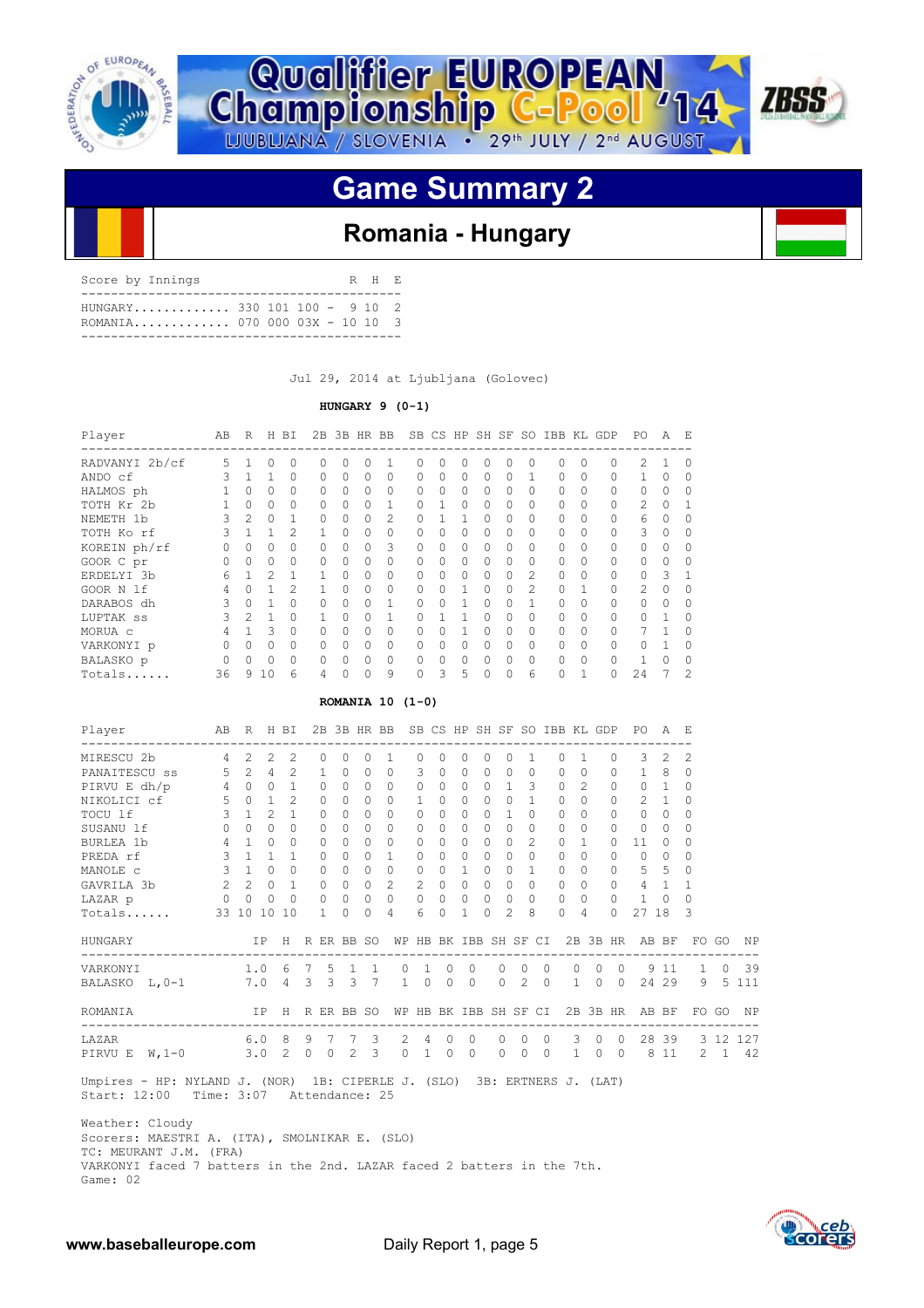



### **Finland - Israel**

| ISRAEL 312 012 004 - 13 15 1<br>FINLAND 000 100 000 - 1 2 1 | Score by Innings |  |  | R H E |  |
|-------------------------------------------------------------|------------------|--|--|-------|--|
|                                                             |                  |  |  |       |  |

Jul 29, 2014 at Ljubljana (Jezica)

 **ISRAEL 13 (1-0)**

| Player       | AВ       | R        | H | ВI       | 2B        |   | 3B HR BB     |          | SB.           |          | CS HP | SH SF    |          | so            | IBB      | KL       | GDP      | PO.           | А  | E.       |
|--------------|----------|----------|---|----------|-----------|---|--------------|----------|---------------|----------|-------|----------|----------|---------------|----------|----------|----------|---------------|----|----------|
| WEINBERG cf  | 5        | 3        | 2 |          | 2         | 0 | 0            | 0        | 0             |          |       | 0        | $^{()}$  | 0             | 0        | 0        | $\Omega$ | $\Omega$      | 0  | $\Omega$ |
| GAL 2b       | 5        | $\Omega$ | 2 | 2        | $\Omega$  | 0 | 0            |          | 0             | 0        | 0     | $\Omega$ | 0        | 0             | $\Omega$ | $\Omega$ | $\Omega$ | $\mathcal{L}$ | 4  | $\Omega$ |
| FISH SS      | 5        |          | 3 | 2        |           | Λ | O            |          | $\Omega$      | Ω        | 0     | $\Omega$ | 0        | $\Omega$      | $\Omega$ | 0        | $\Omega$ | 3             | 2  | $\Omega$ |
| MAOZ c       | 5        |          |   |          | 0         | 0 | O            |          |               | Ω        | 0     | 0        | 0        | 0             | 0        | 0        |          | 4             | 2  | 0        |
| ROSEMBAUM 1b | 3        | 3        | 2 | 3        | $\Omega$  | 0 |              | $\Omega$ | $\Omega$      | $\Omega$ | 2     | $\Omega$ | 0        | $\Omega$      | $\Omega$ | $\Omega$ | $\Omega$ | 6             |    | $\Omega$ |
| WEISS D rf   | 4        |          | っ | २        | $\Omega$  | ∩ |              |          | $\mathcal{L}$ | U        | U     | $\Omega$ | 0        | O             | $\Omega$ | $\Omega$ | $\Omega$ | $\Omega$      | O  |          |
| ROTHEM 3b    |          |          |   | $\Omega$ | $\bigcap$ | U | Ω            |          | $\Omega$      | Λ        | U     | $\Omega$ | $\Omega$ |               | O        | 0        | $\Omega$ |               |    | $\cap$   |
| KATZ dh      | 3        | $\Omega$ | 0 | $\Omega$ | $\Omega$  | 0 | $\Omega$     | 0        | 0             | Ω        | 0     | $\Omega$ | 0        | $\mathcal{D}$ | 0        |          | $\Omega$ | $\Omega$      | Ω  | 0        |
| WEISS J dh   |          |          |   |          | $\Omega$  | U | $\bigcap$    | $\Omega$ | $\Omega$      | O        | 0     | $\Omega$ | 0        |               | 0        | $\Omega$ | $\Omega$ | $\Omega$      | 0  | $\Omega$ |
| ISAAC lf     | 5        |          |   | $\Omega$ | $\Omega$  | ∩ | <sup>n</sup> | $\Omega$ |               | ∩        | Ω     | O        | Λ        |               | $\Omega$ |          | $\Omega$ | $\cap$        | U  | $\Omega$ |
| KREMER p     |          | n        | 0 | $\Omega$ | O         | n | O            | $\Omega$ | $\Omega$      |          | Ω     | $\Omega$ | O        | O             | 0        | O        | $\Omega$ |               |    | $\cap$   |
| TZIPPIN p    | 0        | Ω        | 0 | $\Omega$ | $\Omega$  | Λ | $\Omega$     | 0        | 0             | Ω        | Ω     | $\Omega$ | 0        | 0             | 0        | $\Omega$ | $\Omega$ | $\Omega$      | Ω  | 0        |
| BEN-AMRAM p  | $\Omega$ | O        | 0 | $\Omega$ | $\Omega$  | U | $\bigcap$    | $\Omega$ | $\Omega$      | O        | U     | $\Omega$ | 0        | $\Omega$      | $\Omega$ | $\Omega$ | $\Omega$ | $\Omega$      | U  | $\Omega$ |
| Totals       | 41       | ्र       | 5 | 13       | 3         | Λ | 2            | 5        | 4             |          | 3     | O        |          | 5             | 0        | 2        |          | 27            | 11 |          |

### **FINLAND 1 (0-1)**

| Player          | AB             | $R_{\perp}$  |          | H BI                    |              |           |              |              |                                       |          |          |           |                |           |          |          |              | 2B 3B HR BB SB CS HP SH SF SO IBB KL GDP |                |          |                | PO.                                             | A            | - E          |       |    |
|-----------------|----------------|--------------|----------|-------------------------|--------------|-----------|--------------|--------------|---------------------------------------|----------|----------|-----------|----------------|-----------|----------|----------|--------------|------------------------------------------|----------------|----------|----------------|-------------------------------------------------|--------------|--------------|-------|----|
| FERNANDEZ S ss  | 4              | $\Omega$     | 0        | 0                       |              | $\Omega$  | 0            | $\Omega$     | 0                                     |          | 0        | 1         | 0              | $\Omega$  | 0        |          | 1            | $\Omega$                                 | $\Omega$       |          | 0              | 2                                               | 1            | 0            |       |    |
| PARKKINEN cf    | 3              | $\bigcap$    | $\Omega$ | <sup>n</sup>            |              | $\bigcap$ | O            | $\bigcap$    | 0                                     |          | 0        | $\bigcap$ | 0              | $\bigcap$ | $\Omega$ |          | 2            | $\Omega$                                 | $\Omega$       |          | O              | 7                                               | $\Omega$     | 0            |       |    |
| KORVENMAA ph    | $\mathbf{1}$   | $\circ$      | $\Omega$ | <sup>n</sup>            |              | $\Omega$  | $\Omega$     | $\bigcap$    | 0                                     |          | $\Omega$ | $\bigcap$ | 0              | $\Omega$  | $\Omega$ |          | $\mathbf{1}$ | $\Omega$                                 | $\Omega$       |          | $\Omega$       | $\Omega$                                        | 0            | 0            |       |    |
| KURVINEN 1b     | 2              | $\mathbf{1}$ | $\Omega$ | 0                       |              | $\Omega$  | $\Omega$     | $\Omega$     | $\mathfrak{D}$                        |          | 0        | $\Omega$  | $\Omega$       | $\Omega$  | $\Omega$ |          | $\Omega$     | $\Omega$                                 | $\Omega$       |          | 0              | 9                                               | $\Omega$     | $\Omega$     |       |    |
| MUNOZ rf        | 3              | $\bigcap$    | 1        | 0                       |              | $\Omega$  | O            | $\bigcap$    | $\Omega$                              |          | 0        | $\bigcap$ | 0              | $\bigcap$ | $\Omega$ |          | 1.           | $\Omega$                                 | 1.             |          | 0              | 2                                               | $\Omega$     | <sup>n</sup> |       |    |
| HAATAJA rf      | $\Omega$       | $\cap$       | $\Omega$ | <sup>n</sup>            |              | $\bigcap$ | O            | <sup>n</sup> | $\Omega$                              |          | 0        | $\bigcap$ | $\cap$         | $\bigcap$ | $\Omega$ |          | $\bigcap$    | $\Omega$                                 | $\cap$         |          | 0              | $\bigcap$                                       | $\Omega$     | O            |       |    |
| KUMPULAINEN dh  | 3              | $\Omega$     | $\Omega$ | 0                       |              | $\Omega$  | $\Omega$     | <sup>0</sup> | 0                                     |          | 0        | $\bigcap$ | 0              | $\bigcap$ | $\Omega$ |          | 1            | $\Omega$                                 | 1              |          | 1.             | $\Omega$                                        | $\Omega$     | $\Omega$     |       |    |
| SAARMAN lf      | 2              | $\cap$       | $\Omega$ | <sup>n</sup>            |              | $\bigcap$ | O            | $\bigcap$    | 0                                     |          | 0        | $\bigcap$ | 0              | $\bigcap$ | $\Omega$ |          | 2            | $\Omega$                                 | $\Omega$       |          | 0              | 1.                                              | $\Omega$     | O            |       |    |
| SAARISTO 1f     | $\mathbf{1}$   | $\cap$       | $\Omega$ | <sup>n</sup>            |              | $\Omega$  | $\Omega$     | <sup>n</sup> | 0                                     |          | 0        | $\bigcap$ | 0              | $\bigcap$ | $\Omega$ |          | $\mathbf{1}$ | $\Omega$                                 | $\cap$         |          | $\Omega$       | $\Omega$                                        | 0            | $\Omega$     |       |    |
| MUUKKONEN 2b    | 3              | $\Omega$     | 1        | 0                       |              | $\Omega$  | $\Omega$     | $\Omega$     | 0                                     |          | $\Omega$ | 1         | 0              | $\Omega$  | $\Omega$ |          | $\mathbf{1}$ | $\Omega$                                 | 1              |          | 0              | $\Omega$                                        | 3            | $\Omega$     |       |    |
| TOLPPANEN 3b    | 3              | $\Omega$     | $\Omega$ | 0                       |              | $\Omega$  | $\Omega$     | 0            | 0                                     |          | 0        | $\Omega$  | $\Omega$       | $\Omega$  | $\Omega$ |          | 3            | $\Omega$                                 | $\mathfrak{D}$ |          | 0              | 0                                               | 2            | $\Omega$     |       |    |
| SALMENPERA C    | $\mathbf{1}$   | $\cap$       | $\Omega$ | 0                       |              | $\bigcap$ | O            | $\Omega$     | 2                                     |          | 0        | $\bigcap$ | 0              | $\Omega$  | $\Omega$ |          | 1            | $\Omega$                                 | $\cap$         |          | 0              | 5                                               | 0            | 0            |       |    |
| LIIRI p         | $\Omega$       | $\Omega$     | $\Omega$ | 0                       |              | $\Omega$  | $\Omega$     | $\Omega$     | $\Omega$                              |          | 0        | $\Box$    | 0              | $\Omega$  | $\Omega$ |          | $\Omega$     | $\Omega$                                 | $\Omega$       |          | 0              | 1.                                              | $\Omega$     | $\Omega$     |       |    |
| NYMARK p        | $\Omega$       | $\Omega$     | $\Omega$ | 0                       |              | $\Omega$  | $\Omega$     | $\bigcap$    | $\cap$                                |          | 0        | $\bigcap$ | $\Omega$       | $\bigcap$ | $\Omega$ |          | $\bigcap$    | $\Omega$                                 | $\Omega$       |          | O              | $\Omega$                                        | $\Omega$     | $\Omega$     |       |    |
| BOVE p          | $\circ$        | $\bigcirc$   | $\Omega$ | 0                       |              | $\Omega$  | $\Omega$     | $\Omega$     | $\Omega$                              |          | 0        | $\Omega$  | $\Omega$       | $\Omega$  | $\Omega$ |          | $\Omega$     | $\Omega$                                 | $\Omega$       |          | 0              | $\Omega$                                        | $\mathbf{1}$ | 1            |       |    |
| ROPPONEN p      |                | $0\quad 0$   | $\Omega$ | $\Omega$                |              | $\circ$   | $\Omega$     | $\Omega$     | $\Omega$                              |          | 0        | $\Omega$  | $\Omega$       | $\Omega$  | $\Omega$ |          | $\Omega$     | $\Omega$                                 | $\Omega$       |          | 0              | $\Omega$                                        | $\Omega$     | $\Omega$     |       |    |
| LEE p           | $\overline{0}$ | $\Omega$     | $\Omega$ | $\Omega$                |              | $\Omega$  | $\Omega$     | $\Omega$     | $\Omega$                              |          | 0        | $\Omega$  | $\Omega$       | $\Omega$  | $\Omega$ |          | $\Omega$     | $\Omega$                                 | $\Omega$       |          | 0              | 0                                               | $\Omega$     | O            |       |    |
| Totals          | 26             | $\mathbf{1}$ | 2        | 0                       |              | $\Omega$  | $\Omega$     | $\Omega$     | 4                                     |          | 0        | 2         | 0              | $\Omega$  | $\Omega$ | 14       |              | 0                                        | 5              |          | $\mathbf{1}$   | 27                                              | 7            | 1            |       |    |
| ISRAEL          |                |              |          |                         |              |           |              |              | IP H R ER BB SO WP HB BK IBB SH SF CI |          |          |           |                |           |          |          |              |                                          |                |          |                | 2B 3B HR AB BF                                  |              |              | FO GO | ΝP |
| KREMER $W, 1-0$ |                | 5.0          |          | $\overline{2}$          | $\mathbf{1}$ | $\circ$   | $\mathbf{1}$ |              | 9                                     | 1        | 0        | $\circ$   | 0              |           | 0        | 0        | $\circ$      | ---------                                | 0              | 0        | $\circ$        | 16                                              | 17           | $\circ$      | 5     | 62 |
| TZIPPIN         |                |              |          | $3.0 \quad 0$           | $\circ$      | $\circ$   | 2            | 4            |                                       | $\circ$  | $\circ$  | $\circ$   | $\overline{0}$ |           | 0        | $\Omega$ | $\Omega$     |                                          | 0              | $\circ$  | $\overline{0}$ | 7                                               | 9            | $\circ$      | 3     | 41 |
| BEN-AMRAM       |                | 1.0          |          | $\Omega$                | $\Omega$     | 0         | $\mathbf{1}$ | 1            |                                       | $\Omega$ | 0        | $\Omega$  | $\Omega$       |           | $\Omega$ | $\Omega$ | $\Omega$     |                                          | $\Omega$       | $\Omega$ | $\Omega$       | 3                                               | 4            | 1            | 1     | 13 |
| FINLAND         |                |              | IP.      | H                       |              |           |              |              |                                       |          |          |           |                |           |          |          |              |                                          |                |          |                | R ER BB SO WP HB BK IBB SH SF CI 2B 3B HR AB BF |              |              | FO GO | NP |
| LIIRI L, 0-1    |                | 4.0 6        |          |                         | 6            | 6         | 2            | 3            |                                       | 0        | 1.       | $\Omega$  | $\Omega$       |           | 0        | $\Omega$ | $\Omega$     |                                          | 2              | 0        | 2              | 18                                              | 21           | 7            | 2     | 66 |
| NYMARK          |                | 1.0          |          | $\overline{\mathbf{3}}$ | 3            | 3         | 2            | 1.           |                                       | 0        | $\Omega$ | $\Omega$  | $\Omega$       |           | $\Omega$ | $\cap$   | $\cap$       |                                          | $\mathbf{1}$   | $\Omega$ | $\Omega$       | 6                                               | 8            | 1            | 1.    | 31 |
| <b>BOVE</b>     |                | 3.0          |          | $\mathcal{L}$           | $\Omega$     | $\Omega$  | 1            | 1.           |                                       | $\Omega$ | $\Omega$ | $\Omega$  | $\Omega$       |           | $\Omega$ | $\Omega$ | $\Omega$     |                                          | $\Omega$       | $\Omega$ | $\Omega$       | 10                                              | 11           | 4            | 2     | 22 |
| ROPPONEN        |                | 0.2          |          | 4                       | 4            | 4         | $\Omega$     | $\cap$       |                                       | 0        | 2        | $\Omega$  | $\Omega$       |           | $\Omega$ | $\Omega$ | $\Omega$     |                                          | $\Omega$       | $\Omega$ | $\Omega$       | 6                                               | 8            | 2            | 0     | 17 |
|                 |                | 0.1          |          |                         | $\Omega$     |           | $\Omega$     | $\Omega$     |                                       | $\Omega$ | $\Omega$ | O         | $\cap$         |           | $\Omega$ | $\Omega$ | $\cap$       |                                          | $\Omega$       | $\Omega$ | $\Omega$       |                                                 | 1            | $\Omega$     | 1     |    |
| LEE             |                |              |          | $\Omega$                |              | 0         |              |              |                                       |          |          |           |                |           |          |          |              |                                          |                |          |                | 1                                               |              |              |       | 4  |

Umpires - HP: DILWORTH D. (IRL) 1B: BRANDSMA J. (NED) 3B: OZIMEC T. (CRO) Start: 13:30 Time: 2:20 Attendance: 60

 Weather: Cloudy Scorers: PISEK U. (SLO), NARDI F. (ITA) T.C.: FALASCHI M. (ITA) NYMARK faced 3 batters in the 6th. Game: 03

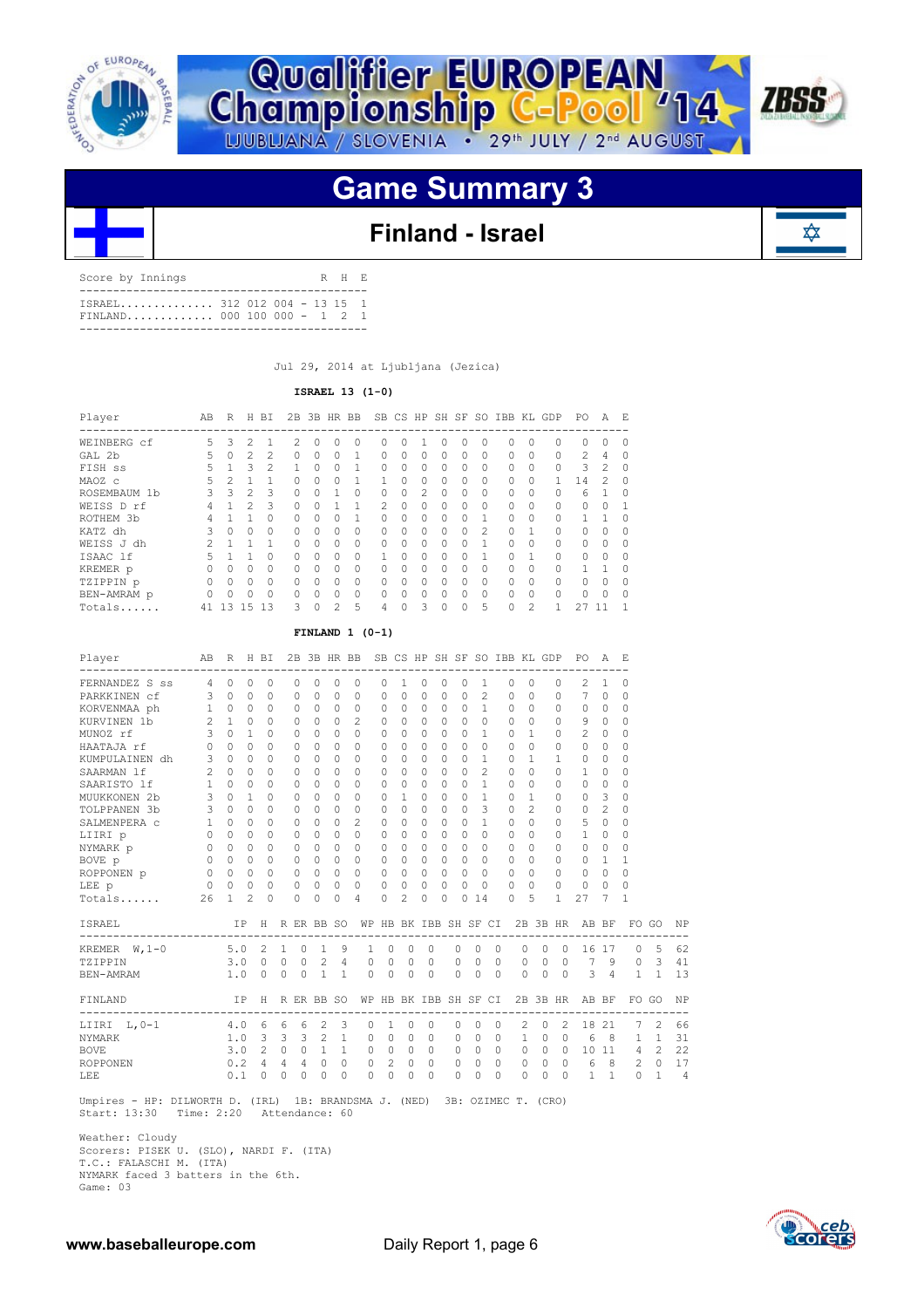





### **Slovenia - Latvia**

| Score by Innings                                               | R H E |  |
|----------------------------------------------------------------|-------|--|
| LATVIA 010 100 000 - 2 3 0<br>$SI.$ OVENTA 100 100 31X - 6 7 1 |       |  |
|                                                                |       |  |

Jul 29, 2014 at Ljubljana (Jezica)

### **LATVIA 2 (0-1)**

| Player             | AВ            | R             | H            | <b>BT</b>    | 2B | 3B           | HR.      | BB.            |               |   |               | SB CS HP SH SF |              | <sub>SO</sub> | <b>TBB</b>       | KL       | GDP      | PO.            | A             | E.       |
|--------------------|---------------|---------------|--------------|--------------|----|--------------|----------|----------------|---------------|---|---------------|----------------|--------------|---------------|------------------|----------|----------|----------------|---------------|----------|
| GUTMANIS c         | 3             | $\Omega$      | <sup>o</sup> | O            | Ω  | <sup>0</sup> | O        |                |               |   |               | Ω              | O            |               | $\left( \right)$ | $\Omega$ |          | 6              |               | $\Omega$ |
| ALEKSEJEVS 1f      | 5             | $\Omega$      |              | 0            | Ω  | 0            | 0        | $\Omega$       | $\bigcap$     | 0 | $\Omega$      | 0              | $\Omega$     | 2             | $\bigcap$        |          | 0        | $\mathcal{L}$  | 0             | $\Omega$ |
| DUSELIS J<br>- 1 b | 4             |               |              | $\Omega$     | Λ  | <sup>0</sup> | 0        | $\Omega$       |               | Λ | $\Omega$      | U              | $\Omega$     | O             | <sup>n</sup>     | $\Omega$ | 0        | 7              | 0             | $\Omega$ |
| DUSELIS K 3b       | 3             | O             | $\Omega$     | O            | Λ  | <sup>0</sup> | O        |                | $\cap$        | n | $\bigcap$     | O              | $\Omega$     |               | $\cap$           | $\Omega$ | 0        |                |               | $\Omega$ |
| ANSONS rf          | 4             | 0             | <sup>o</sup> | O            | O  | <sup>0</sup> | 0        | $\Omega$       | $\bigcap$     | Λ | O             |                | 0            |               | O.               |          | 0        | $\mathfrak{D}$ | 0             | $\Omega$ |
| ALDINS cf          |               | $\mathcal{P}$ |              | <sup>0</sup> | Λ  | <sup>0</sup> | $\Omega$ | $\mathcal{L}$  | $\mathcal{P}$ | ∩ | п             | U              | <sup>0</sup> | <sup>0</sup>  | $\cap$           | $\Omega$ | 0        | 3              | $\Omega$      | $\Omega$ |
| KNOPKENS dh        | $\mathcal{P}$ | $\Omega$      | $\cap$       | <sup>0</sup> | Λ  | O            | ∩        |                |               | Λ | $\Omega$      |                | $\bigcap$    | 2             | $\cap$           | $\Omega$ | 0        | <sup>0</sup>   | O             | $\Omega$ |
| SKRASTINS ss       | $\mathcal{P}$ | $\Omega$      | $\Omega$     | $\Omega$     | Λ  | O            | 0        | $\mathfrak{D}$ | $\cap$        | ∩ | O             |                |              |               | <sup>n</sup>     |          | $\Omega$ | $\mathcal{P}$  | $\mathcal{P}$ | $\Omega$ |
| STASUNS 2b         | 3             | $\Omega$      | $\cap$       |              | Λ  | <sup>0</sup> | ∩        | $\Omega$       | $\cap$        | Λ | <sup>0</sup>  |                | ∩            | $\mathcal{P}$ | <sup>n</sup>     |          | 0        |                |               | $\Omega$ |
| STERNFELDS p       | 0             | O             | $\bigcap$    | <sup>0</sup> | 0  | <sup>0</sup> | O        | $\Omega$       | $\cap$        | Λ | O             | U              | $\Omega$     | U             | <sup>0</sup>     | $\Omega$ | 0        | O              | O             | $\Omega$ |
| GEIDANS p          | $\Omega$      | $\Omega$      | $\cap$       | $\Omega$     | Ω  | O            | $\Omega$ | $\Omega$       | $\cap$        | U | $\Omega$      | U              |              |               | $\cap$           | $\Omega$ | 0        | $\cap$         |               | $\Omega$ |
| Totals             | 27            | っ             | ੨            |              |    | O            |          |                | 5             | ∩ | $\mathcal{L}$ | $\mathcal{D}$  |              | 10            | <sup>n</sup>     | 4        | 1.       | 24             | 6             |          |

### **SLOVENIA 6 (1-0)**

| Player                                                                                                                  | AB R H BI      |              |                |              |               |                     |           | 2B 3B HR BB SB CS HP SH SF SO IBB KL GDP PO |              |           |               |          |                |                |              |          |                |          |          |                                                               | A E            |                |         |
|-------------------------------------------------------------------------------------------------------------------------|----------------|--------------|----------------|--------------|---------------|---------------------|-----------|---------------------------------------------|--------------|-----------|---------------|----------|----------------|----------------|--------------|----------|----------------|----------|----------|---------------------------------------------------------------|----------------|----------------|---------|
| -------------------------------------<br>TROBEC SS                                                                      | $\mathbf{1}$   | 2            | $\mathbf{1}$   | 2            | $\mathbf{1}$  | $\Omega$            | $\Omega$  | $\overline{1}$                              | $\Omega$     | $\Omega$  | $\mathcal{L}$ |          | $\Omega$       | $\overline{1}$ | $\Omega$     | $\Omega$ | $\Omega$       |          | $\Omega$ | $\Omega$                                                      | $\mathcal{L}$  | $\Omega$       |         |
| RUDOLF 3b                                                                                                               |                | $4 \quad 1$  | $\Omega$       | $\Omega$     | $\Omega$      | $\Omega$            | $\bigcap$ | $\Omega$                                    | $\Omega$     | $\Omega$  | $\Omega$      | 1        |                | $\Omega$       | $\Omega$     | $\Omega$ | $\Omega$       |          | $\Omega$ | $\Omega$                                                      | 3              | $\Omega$       |         |
| VADAS dh                                                                                                                | $\mathcal{E}$  | $\circ$      | $\Omega$       | $\Omega$     | $\Omega$      | $\Omega$            | $\Omega$  | $\Omega$                                    | $\Omega$     | $\Omega$  | $\Omega$      | $\circ$  |                | $\Omega$       | $\Omega$     | $\Omega$ | $\Omega$       |          | $\Omega$ | $\Omega$                                                      | $\Omega$       | $\Omega$       |         |
| STARC dh                                                                                                                | $\overline{1}$ | $\Omega$     | $\mathbf{1}$   | $\mathbf{1}$ | $\Omega$      | $\Omega$            |           | $0 \quad 1$                                 | $\Omega$     | $\Omega$  | $\Omega$      |          | $\Omega$       | $\Omega$       | $\Omega$     | $\Omega$ | $\Omega$       |          | $\cap$   | $\Omega$                                                      | $\Omega$       | $\Omega$       |         |
| SERBEC 1f                                                                                                               | $\overline{4}$ | $\cap$       | $\Omega$       | $\mathbf{1}$ | $\Omega$      | $\Omega$            | $\Omega$  | $\overline{1}$                              | $\Omega$     | $\bigcap$ | $\Omega$      |          | $\Omega$       | $\cap$         | $\mathbf{1}$ | $\Omega$ | $\overline{1}$ |          |          | $\mathbf{1}$                                                  | $\mathbf{1}$   | $\Omega$       |         |
| KREITMAYER 1b 4 0                                                                                                       |                |              | $\mathfrak{D}$ | $\Omega$     | $\mathbf{1}$  | $\Omega$            | $\Omega$  | $\Omega$                                    | $\mathbf{1}$ | $\bigcap$ | $\Omega$      | $\Omega$ |                | $\Omega$       | 1            | $\Omega$ | $\overline{1}$ |          | $\Omega$ | 10                                                            | $\Omega$       | $\Omega$       |         |
| STRUKELJ c                                                                                                              |                | $3 \quad 0$  | $\Omega$       | $\Omega$     | $\Omega$      | $\Omega$            | $\Omega$  | $\overline{1}$                              | $\Omega$     | $\Omega$  | $\Omega$      |          | $\circ$        | $\Omega$       | 1            | $\Omega$ | $\Omega$       |          | $\Omega$ | 10                                                            | $\Omega$       | $\Omega$       |         |
| $\sim$ 2<br>JERMAN rf                                                                                                   |                | $\mathbf{1}$ | $\overline{1}$ | $\Omega$     | $\Omega$      | $\bigcap$           | $\Omega$  | $\Omega$                                    | $\Omega$     | $\bigcap$ | $\mathbf{1}$  |          | $\Omega$       | $\Omega$       | $\mathbf{1}$ | $\Omega$ | $\Omega$       |          | $\Omega$ | $\mathfrak{D}$                                                | $\Omega$       | $\Omega$       |         |
| BIZJAK ph/rf 1 0 0<br>GODNIC 2b 4 0 1                                                                                   |                |              |                | $\Omega$     | $\Omega$      | $\Omega$            | $\cap$    | $\Omega$                                    | $\Omega$     | $\Omega$  |               | $\Omega$ | $\Omega$       | $\Omega$       | $\Omega$     | $\cap$   | $\Omega$       |          | $\cap$   | $\Omega$                                                      | $\Omega$       | $\Omega$       |         |
|                                                                                                                         |                |              |                | $\Omega$     | $\Omega$      | $\Omega$            | $\Omega$  | $\Omega$                                    | $\Omega$     | $\Omega$  | $\Omega$      |          | $\Omega$       | $\Omega$       | $\Omega$     | $\Omega$ | $\Omega$       |          | $\Omega$ | $\overline{2}$                                                | $\overline{4}$ | $\Omega$       |         |
| MAROLT cf 2 2 1                                                                                                         |                |              |                | $\Omega$     | $\Omega$      | $0 \quad 0 \quad 2$ |           |                                             | 2            |           | $0 \quad 0$   |          | $0 \quad 0$    |                | $\Omega$     | $\Omega$ | $\Omega$       |          | $\Omega$ | $2 \quad 0$                                                   |                | $\Omega$       |         |
| CUCEK p 0 0 0                                                                                                           |                |              |                | $\circ$      | $\circ$       |                     |           | $\begin{matrix} 0 & 0 & 0 \end{matrix}$     | $\circ$      |           | $0\quad 0$    |          | $\overline{0}$ | $\Omega$       | $\Omega$     | $\circ$  | $\circ$        |          | $\Omega$ | $\circ$                                                       | $\overline{1}$ | -1             |         |
| Totals                                                                                                                  | 29             | 6            | 7              | 4            | $\mathcal{L}$ | $\Omega$            | $\Omega$  | 6                                           | 3            | $\Omega$  |               | 3        |                |                | 4            | $\Omega$ | $\mathfrak{D}$ |          | $\Omega$ | 27 11                                                         |                |                |         |
| LATVIA                                                                                                                  |                |              |                |              |               |                     |           |                                             |              |           |               |          |                |                |              |          |                |          |          | IP H R ER BB SO WP HB BK IBB SH SF CI 2B 3B HR AB BF FO GO NP |                |                |         |
| STERNFELDS L, 0-1 6.0 5 5 5 5 3                                                                                         |                |              |                |              |               |                     |           |                                             | $2 \quad 3$  |           | $\circ$       | $\circ$  | 1              | $\Omega$       |              | $\Omega$ |                |          |          | 2 0 0 22 31 9 5 111                                           |                |                |         |
| GEIDANS                                                                                                                 | 2.0 2 1 1 1 1  |              |                |              |               |                     |           |                                             | $\mathbf{1}$ | $\Omega$  | $\circ$       | $\Omega$ | $\Omega$       | $\overline{1}$ | $\Omega$     |          | $\Omega$       | $\Omega$ | $\Omega$ | 7 9                                                           |                | $\overline{4}$ | 1 36    |
| IP H R ER BB SO WP HB BK IBB SH SF CI<br>SLOVENIA                                                                       |                |              |                |              |               |                     |           |                                             |              |           |               |          |                |                |              |          |                |          | 2B 3B HR | AB BF                                                         |                |                | FOGO NP |
| CUCEK W, 1-0 9.0 3 2 2 7 10                                                                                             |                |              |                |              |               |                     |           |                                             | 1 2 0 0      |           |               |          | 2 0 0          |                |              |          |                |          |          | 0 0 0 27 38 5 10 143                                          |                |                |         |
| Umpires - HP: MANEA C. (ROM) 1B: KISS-JAKAB J. (HUN) 3B: HAUTANIEMI M. (FIN)<br>Start: 17:40 Time: 2:30 Attendance: 150 |                |              |                |              |               |                     |           |                                             |              |           |               |          |                |                |              |          |                |          |          |                                                               |                |                |         |

 Weather: Cloudy Game notes: Scorers: NARDI F. (ITA) MAESTRI A. (ITA) T.C: BOKERN P. (NED) STERNFELDS faced 5 batters in the 7th. Game: 04

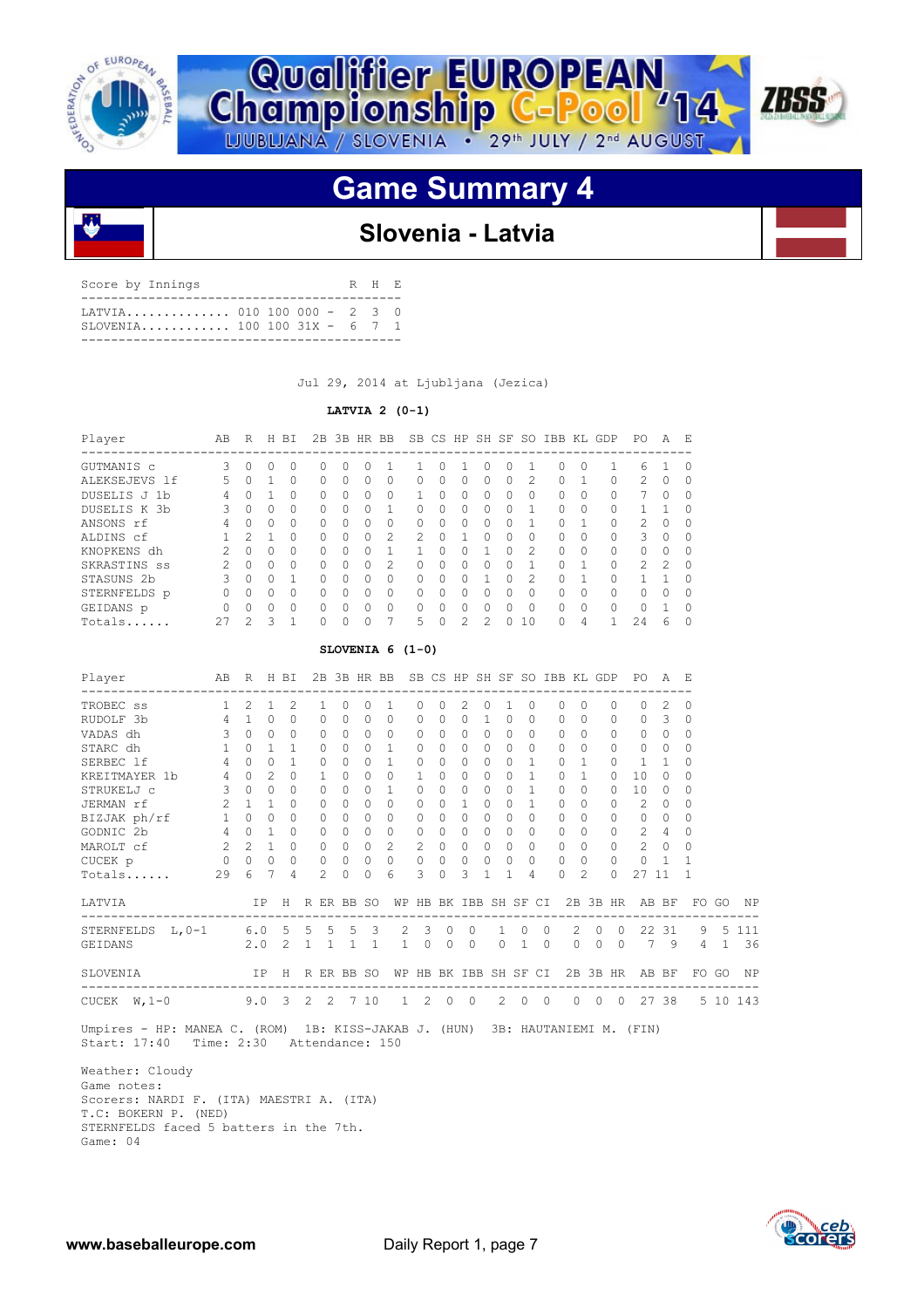

**Qualifier EUROPEAN<br>Championship C-Pool '14** 



**Leaders Summary**

 **EChC 14 SLO Batting Leaders (as of Jul 29, 2014) (All games)**

| Pitching minimums - 1 Games<br>1.5 IP/Game                     |                                                                      |                                                                |
|----------------------------------------------------------------|----------------------------------------------------------------------|----------------------------------------------------------------|
| Batting avg<br>-----------                                     | Slugging pct<br>------------                                         | On base pct<br>-----------                                     |
| 1. FERRATO Michael-An, IRL 1.000<br>ALDINS Kristaps, LAT 1.000 | 1. FERRATO Michael-An, IRL 2.000<br>$TROBEC Jakob, SLO \ldots 2.000$ | 1. FERRATO Michael-An, IRL 1.000<br>ALDINS Kristaps, LAT 1.000 |
| $TROBEC Jakob, SLO \ldots 1.000$                               | 3. ROSEMBAUM Simon, ISR 1.667                                        | 3. PANAITESCU Dan C., ROM<br>.800                              |
| 4. PANAITESCU Dan C., ROM .800                                 | 4. WEISS David, ISR 1.250                                            | MORUA Roberto, HUN .800                                        |
| 5. MORUA Roberto, HUN .750                                     | 5. PANAITESCU Dan C., ROM 1.000                                      | ROSEMBAUM Simon, ISR .800                                      |
| 6. TOCU Liviu I., ROM .667                                     | ALDINS Kristaps, LAT 1.000                                           | TROBEC Jakob, SLO .800                                         |
| ROSEMBAUM Simon, ISR .667                                      | 7. WEINBERG Aric, ISR .800                                           | 7. MAROLT Tine, SLO .750                                       |
| 8. FISH Nate, ISR .600                                         |                                                                      | .667<br>8. FISH Nate, ISR                                      |
| 9. HERNANDEZ Tommy, IRL .500                                   | 9. MORUA Roberto, HUN .750                                           | JERMAN Matic A., SLO<br>. 667                                  |
| ANGLIN Nathaniel, IRL .500                                     | ANGLIN Nathaniel, IRL .750                                           | PEREZ Alejandro, NOR<br>. 667                                  |
| Runs scored<br>-----------                                     | Hits<br>$- - - -$                                                    | Runs batted in<br>--------------                               |
| 1. FERRATO Michael-An, IRL<br>5                                | 1. PANAITESCU Dan C., ROM<br>4                                       | 1. ANGLIN Nathaniel, IRL<br>3                                  |
| 2. CUEVAS Jamie, IRL<br>3                                      | 3<br>2. FISH Nate, ISR                                               | 3<br>WEISS David, ISR                                          |
| 3<br>WEINBERG Aric, ISR                                        | 3<br>MORUA Roberto, HUN                                              | 3<br>ROSEMBAUM Simon, ISR                                      |
| з<br>ROSEMBAUM Simon, ISR                                      | з<br>FERRATO Michael-An, IRL                                         | 2<br>4. 10 tied at                                             |
| $\overline{2}$<br>5. 10 tied at                                | 2<br>5. 10 tied at                                                   |                                                                |
| Doubles<br>-------                                             | Triples<br>-------                                                   | Home runs<br>---------                                         |
| 2<br>1. WEINBERG Aric, ISR                                     |                                                                      | 1. WEISS David, ISR<br>1                                       |
| 1<br>2. GOOR Norbert, HUN                                      |                                                                      | FERRATO Michael-An, IRL<br>1                                   |
| 1<br>ANGLIN Nathaniel, IRL                                     |                                                                      | ROSEMBAUM Simon, ISR<br>$\mathbf{1}$                           |
| 1<br>ERDELYI Daniel, HUN                                       |                                                                      |                                                                |
| FISH Nate, ISR<br>$\mathbf{1}$                                 |                                                                      |                                                                |
| 1<br>LUPTAK Peter, HUN                                         |                                                                      |                                                                |
| 1<br>TOTH Kornel, HUN                                          |                                                                      |                                                                |
| 1<br>KREITMAYER Luka, SLO                                      |                                                                      |                                                                |
| 1                                                              |                                                                      |                                                                |
| 1<br>PANAITESCU Dan C., ROM                                    |                                                                      |                                                                |
| Total bases<br>-----------                                     | Walks<br>-----                                                       | Hit by pitch<br>------------                                   |
| 6<br>1. FERRATO Michael-An, IRL                                | з<br>1. KOREIN Atilla, HUN                                           | 2<br>1. POWER Brendan, IRL                                     |
| 2. ROSEMBAUM Simon, ISR<br>5                                   | 2. SKRASTINS Agris, LAT<br>2                                         | $\overline{2}$<br>TROBEC Jakob, SLO                            |
| 5<br>WEISS David, ISR                                          | $\overline{2}$<br>KURVINEN Jukka, FIN                                | $\overline{2}$<br>ROSEMBAUM Simon, ISR                         |
| 5<br>PANAITESCU Dan C., ROM                                    | 2<br>FERRATO Michael-An, IRL                                         | 1<br>4. 11 tied at                                             |
| 4<br>5. FISH Nate, ISR                                         | 2<br>MAROLT Tine, SLO                                                |                                                                |
| 4<br>WEINBERG Aric, ISR                                        | $\overline{\mathbf{2}}$<br>NEMETH Balazs, HUN                        |                                                                |
| 3<br>7. MORUA Roberto, HUN                                     | $\overline{\mathbf{2}}$<br>GAVRILA Catalin, ROM                      |                                                                |
| з<br>ANGLIN Nathaniel, IRL                                     | $\overline{2}$<br>SALMENPERA Perttel, FIN                            |                                                                |
| з<br>KREITMAYER Luka, SLO                                      | $\overline{\mathbf{2}}$<br>ALDINS Kristaps, LAT                      |                                                                |
| з<br>ERDELYI Daniel, HUN                                       | 1<br>$10.26$ tied at                                                 |                                                                |
| Sac bunts<br>---------                                         | Sac flies<br>---------                                               | Stolen bases<br>------------                                   |
| 1. KNOPKENS Arturs, LAT<br>1                                   | 1<br>1. PIRVU Eduard, ROM                                            | 3<br>1. PANAITESCU Dan C., ROM                                 |
| $\mathbf{1}$<br>STASUNS Nikita, LAT                            | 1<br>TROBEC Jakob, SLO                                               | 2<br>2. FOX Alan, IRL                                          |
| 1<br>RUDOLF Uros, SLO                                          | 1<br>TOCU Liviu I., ROM                                              | 2<br>GAVRILA Catalin, ROM                                      |
| 1<br>HEGSTAD Eilev, NOR                                        | 1<br>WOODBURNE Daniel, IRL                                           | 2<br>ALDINS Kristaps, LAT                                      |
|                                                                |                                                                      | 2<br>MAROLT Tine, SLO                                          |
|                                                                |                                                                      | 2<br>WEISS David, ISR                                          |
|                                                                |                                                                      | 1<br>7. 8 tied at                                              |
| Total plate appearances<br>-----------------------             | At bats                                                              | Steal attempts<br>--------------                               |
| 1. RADVANYI Tamas, HUN<br>6                                    | 6<br>1. ERDELYI Daniel, HUN                                          | 1. PANAITESCU Dan C., ROM<br>з                                 |
| WEINBERG Aric, ISR<br>6                                        | 5<br>2. GAL Oren, ISR                                                | 2<br>2. WEISS David, ISR                                       |
| ERDELYI Daniel, HUN<br>6                                       | 5<br>WEINBERG Aric, ISR                                              | 2<br>ALDINS Kristaps, LAT                                      |
| 6<br>NEMETH Balazs, HUN                                        | 5<br>FISH Nate, ISR                                                  | 2<br>MAROLT Tine, SLO                                          |
| 6<br>FISH Nate, ISR                                            | 5<br>PANAITESCU Dan C., ROM                                          | 2<br>GAVRILA Catalin, ROM                                      |
| 6<br>GAL Oren, ISR                                             | 5<br>ALEKSEJEVS Igors, LAT                                           | 2<br>FOX Alan, $IRL$                                           |
| 6<br>MAOZ Eitan, ISR                                           | 5<br>ISAAC Jonathan, ISR                                             | 7. 13 tied at<br>1                                             |
| 5<br>8. 24 tied at                                             | 5<br>RADVANYI Tamas, HUN<br>5                                        |                                                                |
| Strikeouts                                                     | NIKOLICI Klaus, ROM<br>Caught stealing                               | Grounded into DP<br>----------------                           |
| ----------<br>з<br>1. PIRVU Eduard, ROM                        | ---------------<br>1. NEMETH Balazs, HUN<br>1                        | 1                                                              |
| MELING Erlend, NOR<br>з                                        | MUUKKONEN Juha, FIN<br>1                                             | 1. BACH Nicholas, NOR<br>MAOZ Eitan, ISR<br>1                  |
| з<br>TOLPPANEN Olli, FIN                                       | FERNANDEZ Sergio, FIN<br>1                                           | HERNANDEZ Tommy, IRL<br>1                                      |
| 2<br>4. 10 tied at                                             | 1<br>LUPTAK Peter, HUN                                               | 1<br>GUTMANIS Andris, LAT                                      |
|                                                                | 1<br>TOTH Krisztian, HUN                                             | 1<br>KUMPULAINEN Antii, FIN                                    |
|                                                                |                                                                      | $PITA$ Jimmy, $IRL$<br>$\mathbf{1}$                            |

 **European Championship C-level 2014 (SLO)**

 **PITA Jimmy, IRL............ 1**

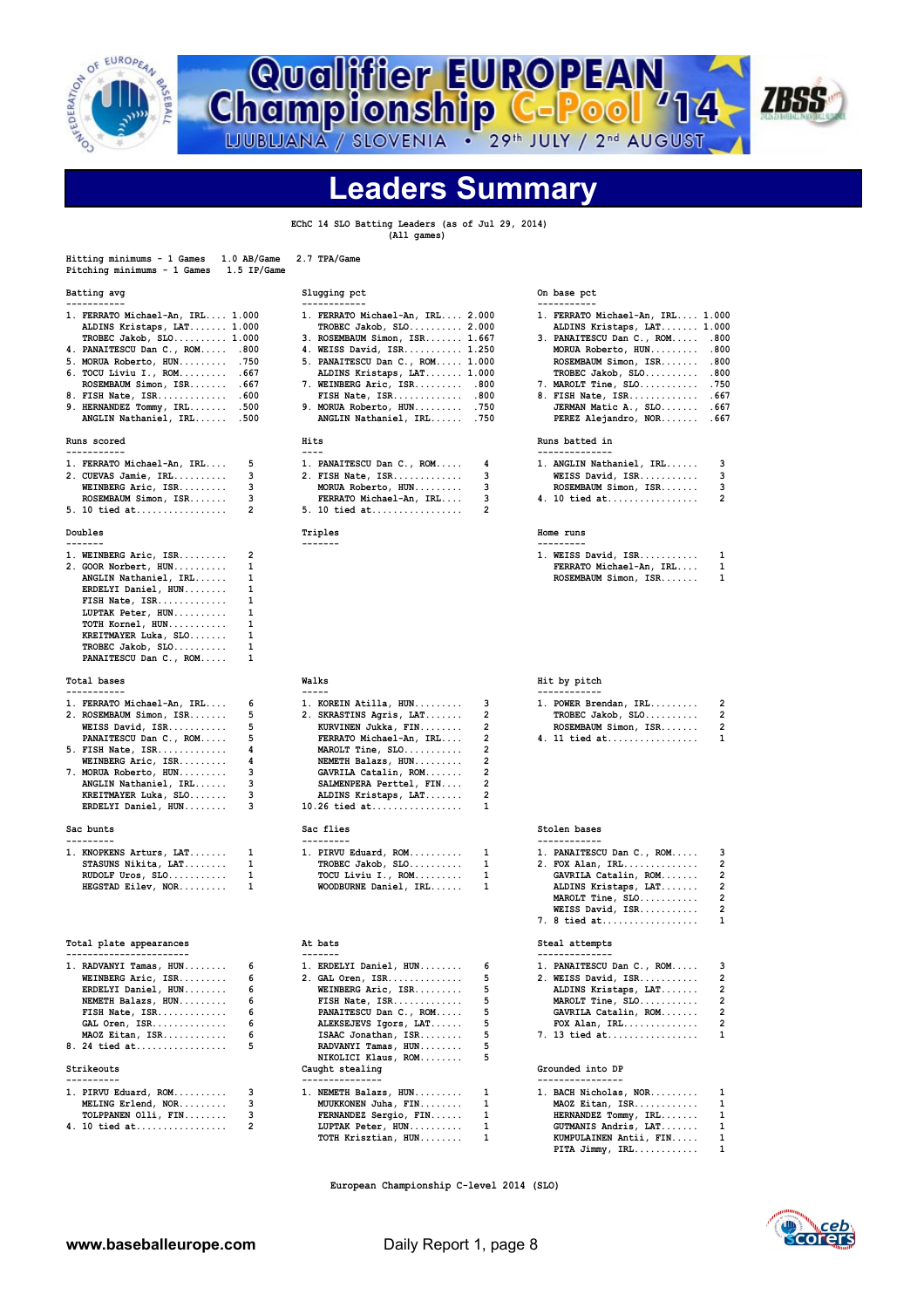



### **(All games)**

| 1.0 AB/Game<br>Hitting minimums - 1 Games<br>Pitching minimums - 1 Games<br>1.5 IP/Game                                                                                                                                                                                                                               | 2.7 TPA/Game                                                                                                                                                                                                                                                                                                                                             |                                                                                                                                                                                                                                                                                                     |
|-----------------------------------------------------------------------------------------------------------------------------------------------------------------------------------------------------------------------------------------------------------------------------------------------------------------------|----------------------------------------------------------------------------------------------------------------------------------------------------------------------------------------------------------------------------------------------------------------------------------------------------------------------------------------------------------|-----------------------------------------------------------------------------------------------------------------------------------------------------------------------------------------------------------------------------------------------------------------------------------------------------|
| Earned run avg                                                                                                                                                                                                                                                                                                        | Opposing bat avg                                                                                                                                                                                                                                                                                                                                         | Innings pitched                                                                                                                                                                                                                                                                                     |
| --------------<br>1. ANGLIN Nathaniel, IRL<br>0.00<br>KREMER Dean, ISR<br>0.00<br>0.00<br>PIRVU Eduard, ROM<br>0.00<br>TZIPPIN Yuli, ISR<br>0.00<br>2.00<br>6. CUCEK Rok, SLO<br>7. BACH Nicholas, NOR<br>3.38<br>8. BALASKO Akos, HUN<br>3.86<br>4.50<br>9. GEIDANS Vilnis, LAT<br>10.STERNFELDS Kaspars, LAT 7.50   | ----------------<br>1. TZIPPIN Yuli, ISR<br>.000<br>2. CUCEK Rok, SLO<br>.111<br>3. ANGLIN Nathaniel, IRL<br>.125<br>KREMER Dean, ISR<br>.125<br>5. BALASKO Akos, HUN<br>.167<br>.200<br>$6.$ BOVE Jesse, $FIN.$<br>7. STERNFELDS Kaspars, LAT<br>.227<br>.250<br>8. PIRVU Eduard, ROM<br>.286<br>9. LAZAR Catalin, $ROM$<br>GEIDANS Vilnis, LAT<br>.286 | ---------------<br>9.0<br>$1.$ CUCEK Rok, SLO<br>7.0<br>2. BALASKO Akos, HUN<br>6.0<br>3. LAZAR Catalin, ROM<br>6.0<br>STERNFELDS Kaspars, LAT<br>6.0<br>ANGLIN Nathaniel, IRL<br>5.0<br>6. KREMER Dean, ISR<br>4.0<br>$7.$ LIIRI Timo, FIN<br>3.2<br>8. FJELLVANG Emil, NOR<br>3.0<br>9. 3 tied at |
| Batters struck out                                                                                                                                                                                                                                                                                                    | Batters SO out looking                                                                                                                                                                                                                                                                                                                                   | Wins                                                                                                                                                                                                                                                                                                |
| ------------------<br>1. CUCEK Rok, SLO<br>10<br>9<br>2. KREMER Dean, ISR<br>8<br>3. ANGLIN Nathaniel, IRL<br>7<br>4. BALASKO Akos, HUN<br>4<br>5. TZIPPIN Yuli, ISR<br>3<br>6. FJELLVANG Emil, NOR<br>3<br>PIRVU Eduard, ROM<br>3<br>LAZAR Catalin, ROM<br>3<br>STERNFELDS Kaspars, LAT<br>3<br>LIIRI Timo, FIN      | -----------------------<br>1. BALASKO Akos, HUN<br>4<br>4<br>$CUCEK Rok, SLO. \ldots \ldots \ldots \ldots$<br>з<br>3. KREMER Dean, ISR<br>2<br>4. TZIPPIN Yuli, ISR<br>2<br>STERNFELDS Kaspars, LAT<br>1<br>6. FJELLVANG Emil, NOR<br>1<br>PIRVU Eduard, ROM<br>1<br>ANGLIN Nathaniel, IRL<br>1<br>NYMARK Sebastian, FIN<br>1<br>LIIRI Timo, FIN         | $- - - -$<br>1. KREMER Dean, ISR<br>1<br>1<br>ANGLIN Nathaniel, IRL<br>1<br>PIRVU Eduard, ROM<br>1<br>$CUCEK Rok, SLO. \ldots \ldots \ldots$                                                                                                                                                        |
| Saves                                                                                                                                                                                                                                                                                                                 | Appearances<br>-----------                                                                                                                                                                                                                                                                                                                               | Games started<br>-------------                                                                                                                                                                                                                                                                      |
| -----                                                                                                                                                                                                                                                                                                                 | 1. 19 tied at<br>1                                                                                                                                                                                                                                                                                                                                       | 1. ANGLIN Nathaniel, IRL<br>1<br>1<br>LIIRI Timo, FIN<br>1<br>KREMER Dean, ISR<br>1<br>FJELLVANG Emil, NOR<br>1<br>STERNFELDS Kaspars, LAT<br>1<br>VARKONYI Attila, HUN<br>1<br>$CUCEK Rok, SLO.$<br>1<br>LAZAR Catalin, ROM                                                                        |
| Games finished<br>--------------                                                                                                                                                                                                                                                                                      | Games in relief<br>---------------                                                                                                                                                                                                                                                                                                                       | Sac bunts allowed<br>-----------------                                                                                                                                                                                                                                                              |
| 1<br>1. GEIDANS Vilnis, LAT<br>1<br>PIRVU Eduard, ROM<br>BALASKO Akos, HUN<br>1<br>1<br>LEE Heedo, FIN<br>1<br>BACH Nicholas, NOR<br>1<br>WOODBURNE Daniel, IRL<br>1<br>BEN-AMRAM Yotam, ISR                                                                                                                          | 1. 11 tied at<br>1                                                                                                                                                                                                                                                                                                                                       | 2<br>$1.$ CUCEK Rok, SLO<br>1<br>2. STERNFELDS Kaspars, LAT<br>1<br>ANGLIN Nathaniel, IRL                                                                                                                                                                                                           |
| Sac flies allowed<br>-----------------                                                                                                                                                                                                                                                                                | Losses<br>------                                                                                                                                                                                                                                                                                                                                         | Runners picked off<br>------------------                                                                                                                                                                                                                                                            |
| 2<br>1. BALASKO Akos, HUN<br>2. GEIDANS Vilnis, LAT<br>1<br>BACH Nicholas, NOR<br>1                                                                                                                                                                                                                                   | 1. FJELLVANG Emil, NOR<br>1<br>STERNFELDS Kaspars, LAT<br>1<br>1<br>LIIRI Timo, FIN<br>BALASKO Akos, HUN<br>1                                                                                                                                                                                                                                            | 1. VARKONYI Attila, HUN<br>1                                                                                                                                                                                                                                                                        |
| Wild pitches<br>-----------                                                                                                                                                                                                                                                                                           | Balks<br>-----                                                                                                                                                                                                                                                                                                                                           | Hit batters<br>-----------                                                                                                                                                                                                                                                                          |
| 1. FJELLVANG Emil, NOR<br>з<br>2<br>2. STERNFELDS Kaspars, LAT<br>$\overline{2}$<br>BACH Nicholas, NOR<br>$\overline{2}$<br>LAZAR Catalin, ROM<br>1<br>5. KREMER Dean, ISR<br>1<br>WOODBURNE Daniel, IRL<br>1<br>ANGLIN Nathaniel, IRL<br>BALASKO Akos, HUN<br>1<br>1<br>GEIDANS Vilnis, LAT<br>1<br>$CUCEK Rok, SLO$ |                                                                                                                                                                                                                                                                                                                                                          | 4<br>1. LAZAR Catalin, ROM<br>з<br>2. STERNFELDS Kaspars, LAT<br>2<br>3. ROPPONEN Tuomas, FIN<br>2<br>FJELLVANG Emil, NOR<br>2<br>$CUCEK$ Rok, $SLO$<br>1<br>6. PIRVU Eduard, ROM<br>1<br>LIIRI Timo, FIN<br>1<br>BACH Nicholas, NOR<br>1<br>VARKONYI Attila, HUN                                   |
| Intentional BB allowed<br>----------------------                                                                                                                                                                                                                                                                      | Hits allowed<br>------------                                                                                                                                                                                                                                                                                                                             | Runs allowed<br>------------                                                                                                                                                                                                                                                                        |
|                                                                                                                                                                                                                                                                                                                       | 0<br>1. TZIPPIN Yuli, ISR<br>2<br>2. KREMER Dean, ISR<br>2<br>GEIDANS Vilnis, LAT<br>2<br>BOVE Jesse, FIN                                                                                                                                                                                                                                                | 0<br>1. TZIPPIN Yuli, ISR<br>0<br>PIRVU Eduard, ROM<br>0<br>ANGLIN Nathaniel, IRL<br>0<br>BOVE Jesse, FIN                                                                                                                                                                                           |

| 1. CUCEK Rok, SLO       | 9.0 |
|-------------------------|-----|
| 2. BALASKO Akos, HUN    | 7.0 |
| 3. LAZAR Catalin, ROM   | 6.0 |
| STERNFELDS Kaspars, LAT | 6.0 |
| ANGLIN Nathaniel, IRL   | 6.0 |
| 6. KREMER Dean, ISR     | 5.0 |
| 7. LIIRI Timo, FIN      | 4.0 |
| 8. FJELLVANG Emil, NOR  | 3.2 |
| 9. 3 tied at            | 3.0 |

| 1. KREMER Dean, ISR   | 1 |
|-----------------------|---|
| ANGLIN Nathaniel, IRL | 1 |
| PIRVU Eduard, ROM     | 1 |
| CUCEK Rok, SLO        | 1 |

| 1. ANGLIN Nathaniel, IRL | 1 |
|--------------------------|---|
| LIIRI Timo, FIN          | 1 |
| KREMER Dean, ISR         | 1 |
| FJELLVANG Emil, NOR      | 1 |
| STERNFELDS Kaspars, LAT  | 1 |
| VARKONYI Attila, HUN     | 1 |
| CUCEK Rok, SLO           | 1 |
| LAZAR Catalin, ROM       | 1 |
|                          |   |

|  | $1.$ CUCEK Rok, SLO        | 2 |
|--|----------------------------|---|
|  | 2. STERNFELDS Kaspars, LAT | 1 |
|  |                            |   |

| 1. LAZAR Catalin, ROM      |
|----------------------------|
| 2. STERNFELDS Kaspars, LAT |
| 3. ROPPONEN Tuomas, FIN    |
| FJELLVANG Emil, NOR        |
| CUCEK Rok, SLO             |
| 6. PIRVU Eduard, ROM       |
| LIIRI Timo, FIN            |
| BACH Nicholas, NOR         |
|                            |

| $1.$ TZIPPIN Yuli, ISR | - 0          |
|------------------------|--------------|
| PIRVU Eduard, ROM      | - 0          |
| ANGLIN Nathaniel, IRL  | $\Omega$     |
| BOVE Jesse, FIN        | $\Omega$     |
| 5. GEIDANS Vilnis, LAT | $\mathbf{1}$ |
|                        |              |

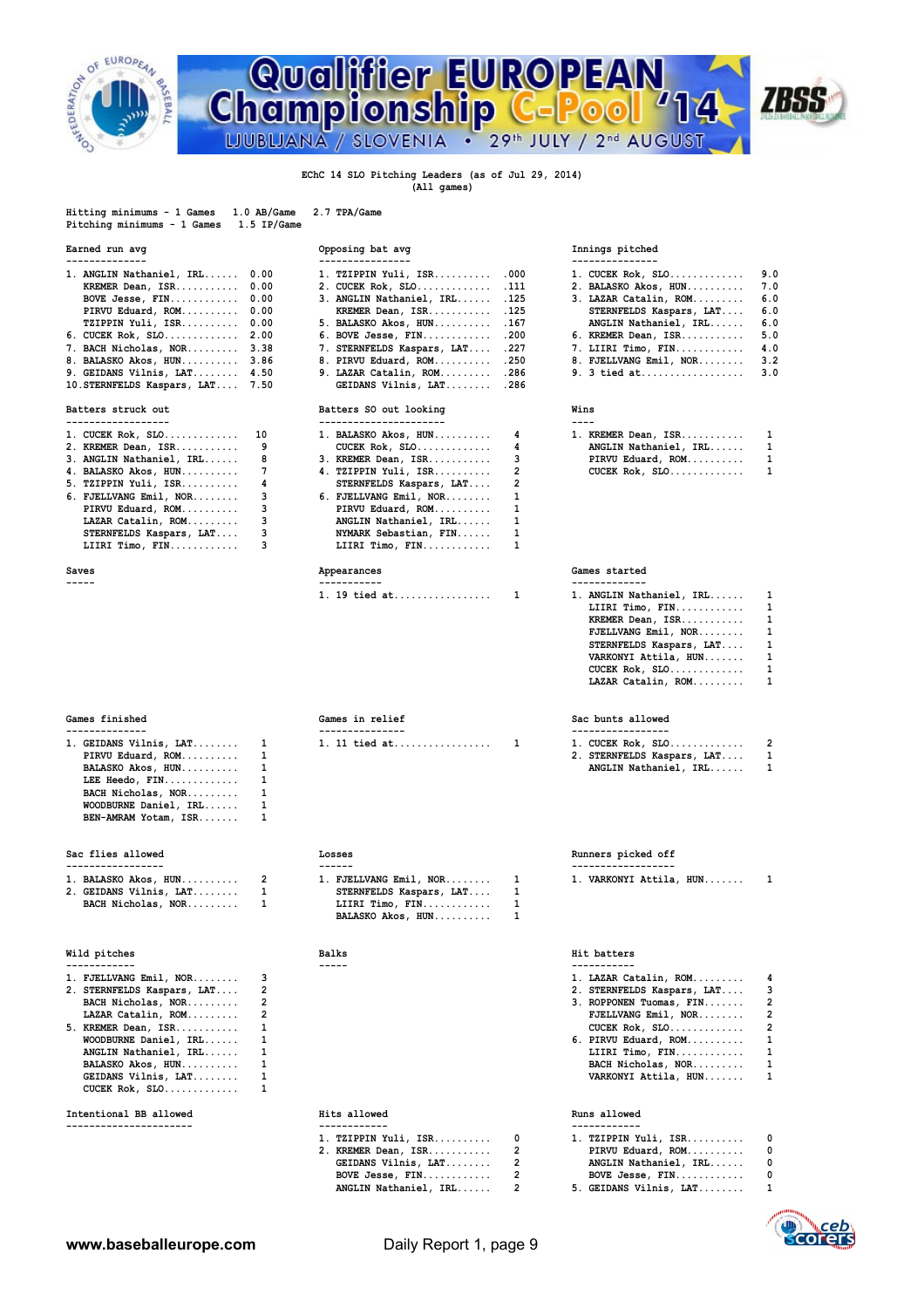

# **Qualifier EUROPEAN<br>Championship C-Pool '14** LJUBLJANA / SLOVENIA . 29th JULY / 2nd AUGUST



| 1. TZIPPIN Yuli, ISR        | 0            | $1.$ BOVE Jesse, FIN        |
|-----------------------------|--------------|-----------------------------|
| PIRVU Eduard, ROM           | 0            | KREMER Dean, ISR            |
| ANGLIN Nathaniel, IRL       | 0            | GEIDANS Vilnis, LAT         |
| BOVE Jesse, FIN             | 0            | 4. ANGLIN Nathaniel, IRL    |
| KREMER Dean, ISR            | 0            | BACH Nicholas, NOR          |
| 6. GEIDANS Vilnis, LAT      | $\mathbf{1}$ | LIIRI Timo, FIN             |
| BACH Nicholas, NOR          | 1            | PIRVU Eduard, ROM           |
| 8. CUCEK Rok, SLO           | 2            | TZIPPIN Yuli, ISR           |
| 9. BALASKO Akos, HUN        | 3            | 9. BALASKO Akos, HUN        |
| 10. STERNFELDS Kaspars, LAT | 5            | 10. STERNFELDS Kaspars, LAT |

|                                                        |            | PIRVU Eduard, ROM                       |   | KREMER Dean, ISR                       | 1        |
|--------------------------------------------------------|------------|-----------------------------------------|---|----------------------------------------|----------|
|                                                        |            | 7. CUCEK Rok, SLO                       | 3 | $7.$ CUCEK Rok, SLO                    | -2       |
|                                                        |            | 8. BALASKO Akos, HUN                    |   | BACH Nicholas, NOR                     | 2        |
|                                                        |            | BACH Nicholas, NOR                      |   | 9. BALASKO Akos, HUN                   | -3       |
|                                                        |            | 10.STERNFELDS Kaspars, LAT              | 5 | 10. STERNFELDS Kaspars, LAT            | 5        |
| <b>Earned runs allowed</b>                             |            | Walks allowed                           |   | Doubles allowed                        |          |
| --------------------<br>1. TZIPPIN Yuli, ISR         0 |            | -------------<br>1. BOVE Jesse, $FIN$ 1 |   | --------------<br>1. BOVE Jesse, $FIN$ | 0        |
| PIRVU Eduard, ROM                                      |            | KREMER Dean, ISR                        |   | KREMER Dean, ISR                       | 0        |
| ANGLIN Nathaniel, IRL                                  | $^{\circ}$ | GEIDANS Vilnis, LAT 1                   |   | GEIDANS Vilnis, LAT                    | $\Omega$ |
| BOVE Jesse, FIN                                        |            | 4. ANGLIN Nathaniel, IRL                |   | ANGLIN Nathaniel, IRL                  | - 0      |
| KREMER Dean, ISR 0                                     |            | BACH Nicholas, NOR                      |   | BACH Nicholas, NOR                     | 0        |
| 6. GEIDANS Vilnis, LAT        1                        |            | LIIRI Timo, FIN                         |   | $CUCEK Rok, SLO.$                      | 0        |
| BACH Nicholas, NOR 1                                   |            | PIRVU Eduard, ROM                       |   | TZIPPIN Yuli, ISR                      | 0        |
| 8. CUCEK Rok, SLO  2                                   |            | TZIPPIN Yuli, ISR                       |   | 8. PIRVU Eduard, ROM                   | - 1      |
|                                                        |            |                                         |   |                                        |          |

**9. BALASKO Akos, HUN.......... 3 9. BALASKO Akos, HUN.......... 3 FJELLVANG Emil, NOR........ 1**

| CUCEK Rok, SLO       | o |
|----------------------|---|
| TZIPPIN Yuli, ISR    | 0 |
| 8. PIRVU Eduard, ROM | 1 |
| FJELLVANG Emil, NOR  | 1 |
| BALASKO Akos, HUN    | 1 |

 **EChC 14 SLO Fielding Leaders (as of Jul 29, 2014) (All games)**

**Hitting minimums - 1 Games Pitching minimums - 1 Games 1.5 IP/Game** 

Fielding pct **Chances Chances Putouts Putouts** 

| 1. MAOZ Eitan, ISR 1.000       | 1. MAOZ Eitan, ISR 16         | 1. MAOZ Eitan, ISR 14         |
|--------------------------------|-------------------------------|-------------------------------|
| BURLEA Mihai, ROM 1.000        | 2. FERRATO Michael-An, IRL 11 | 2. BURLEA Mihai, ROM 11       |
| FERRATO Michael-An, IRL 1.000  | BURLEA Mihai, ROM 11          | 3. FERRATO Michael-An, IRL 10 |
| MANOLE Lucian, ROM 1.000       | 4. STRUKELJ Ziga, SLO $10$    | $STRUKELJ$ Ziga, $SLO$ 10     |
| $STRUKELJ$ Ziga, $SLO$ $1.000$ | KREITMAYER Luka, SLO 10       | KREITMAYER Luka, SLO 10       |
| KREITMAYER Luka, SLO 1.000     | MANOLE Lucian, ROM 10         | 6. KURVINEN Jukka, FIN 9      |
| PANAITESCU Dan C., ROM 1.000   | 7. KURVINEN Jukka, FIN 9      | 7. PARKKINEN Tapio, FIN 7     |
| KURVINEN Jukka, FIN 1.000      | PANAITESCU Dan C., ROM 9      | DUSELIS Janis, LAT 7          |
| MORUA Roberto, HUN 1.000       | 9. MORUA Roberto, HUN 8       | MORUA Roberto, HUN 7          |
| GUTMANIS Andris, LAT 1.000     |                               | 10.3 tied at 6                |

| 1. PANAITESCU Dan C., ROM 8 |    | 1. ALVAREZ Jaliet, NOR 2 |  |
|-----------------------------|----|--------------------------|--|
| 2. MANOLE Lucian, ROM       | 5  | FISH Nate, ISR 2         |  |
| 3. GODNIC Martin, SLO       | 4  | KREITMAYER Luka, SLO 2   |  |
| GAL Oren, ISR               | 4  | KURVINEN Jukka, FIN 2    |  |
| 5. ERDELYI Daniel, HUN      | -3 | 5. 14 tied at 1          |  |
| ALVAREZ Jaliet, NOR         | з  |                          |  |
| RUDOLF Uros, SLO            |    |                          |  |
| MUUKKONEN Juha, FIN         |    |                          |  |
|                             |    |                          |  |

|  | 1. BACH Christopher, NOR |  |
|--|--------------------------|--|

### **Caught stealing by Errors**

- **------------------ ------**
- **LAZAR Catalin, ROM......... 2 3. 9 tied at.................. 1 4. PIRVU Eduard, ROM.......... 1 TZIPPIN Yuli, ISR.......... 1 KREMER Dean, ISR........... 1**

### 1. MAOZ Eitan, ISR............. 16 1. MAOZ Eitan, ISR............. 14<br>2. FERRATO Michael-An, IRL.... 11 2. BURLEA Mihai, ROM.......... 11 **MANOLE Lucian, ROM......... 10** 6. KURVINEN Jukka, FIN........ 9<br>7. KURVINEN Jukka, FIN........ 9 7. PARKKINEN Tapio, FIN....... 7<br>PANAITESCU Dan C., ROM..... 9 DUSELIS Janis, LAT......... 7  **MORUA Roberto, HUN......... 1.000 9. MORUA Roberto, HUN......... 8 MORUA Roberto, HUN......... 7 Assists Fielding double plays Passed balls ------- --------------------- ------------** 1. ALVAREZ Jaliet, NOR........ 2 1. WESTRANG Christoff, NOR.... 1<br>FISH Nate, ISR............. 2 **2. MANOLE Lucian, ROM......... 5 FISH Nate, ISR............. 2**

| ing double plays    |   |  |  |  |  |  |  |
|---------------------|---|--|--|--|--|--|--|
| AREZ Jaliet, NOR    | 2 |  |  |  |  |  |  |
| SH Nate, ISR        | 2 |  |  |  |  |  |  |
| EITMAYER Luka, SLO, | 2 |  |  |  |  |  |  |
|                     |   |  |  |  |  |  |  |

|  | KURVINEN Jukka, FIN |  |  |  |  |  |  |  |  |
|--|---------------------|--|--|--|--|--|--|--|--|
|  | $5.14$ tied at      |  |  |  |  |  |  |  |  |

| 1. BACH Christopher, NOR 1 | 1. MORUA Roberto, HUN 6      |   | 1. MORUA Roberto, HU |
|----------------------------|------------------------------|---|----------------------|
|                            | 2. BALASKO Akos, HUN 5       |   | 2. STRUKELJ Ziga, SL |
|                            | $STRUKELJ$ Ziga, $SLO$       | 5 | CUCEK Rok, SLO       |
|                            | $CUCEK$ Rok, $SLO$           | 5 | BALASKO Akos, HUN    |
|                            | 5. SALMENPERA Perttel, FIN 4 |   | 5. SALMENPERA Pertte |
|                            | 6. GUTMANIS Andris, LAT 3    |   | 6. GUTMANIS Andris,  |
|                            | NYMARK Sebastian, FIN 3      |   | NYMARK Sebastian,    |
|                            | MANOLE Lucian, ROM           | 3 | 8. FJELLVANG Emil, N |
|                            | 9. 4 tied at                 |   | GEIDANS Vilnis, L    |
|                            |                              |   | $10.7$ tied at       |

| 1. MANOLE Lucian, ROM | 1. MIRESCU Andrei, ROM |  |
|-----------------------|------------------------|--|
| 2. MAOZ Eitan, ISR 2  | TONNESSEN Sven, NOR    |  |
| LAZAR Catalin, ROM 2  | 3. 9 tied at           |  |

### **Catchers interference Steal attempts against Stolen bases against**

| 1. BACH Christopher, NOR | 1. MORUA Roberto, HUN 6          | 1. MORUA Roberto, HUN 6      |  |
|--------------------------|----------------------------------|------------------------------|--|
|                          | 2. BALASKO Akos, HUN 5           | 2. STRUKELJ Ziga, SLO $5$    |  |
|                          | $STRUKELJ$ $Ziga$ , $SLO$ 5      |                              |  |
|                          | $CUCEK Rok, SLO \ldots \ldots 5$ | BALASKO Akos, HUN 5          |  |
|                          | 5. SALMENPERA Perttel, FIN 4     | 5. SALMENPERA Perttel, FIN 4 |  |
|                          | 6. GUTMANIS Andris, LAT 3        | 6. GUTMANIS Andris, LAT 3    |  |
|                          | NYMARK Sebastian, FIN 3          | NYMARK Sebastian, FIN 3      |  |
|                          | MANOLE Lucian, ROM 3             | 8. FJELLVANG Emil, NOR 2     |  |
|                          |                                  | GEIDANS Vilnis, $LAT$ 2      |  |
|                          |                                  | 10.7 tied at 1               |  |
|                          |                                  |                              |  |

 **GUTMANIS Andris, LAT....... 1.000 10.6 tied at.................. 7 10.3 tied at.................. 6**



- 
-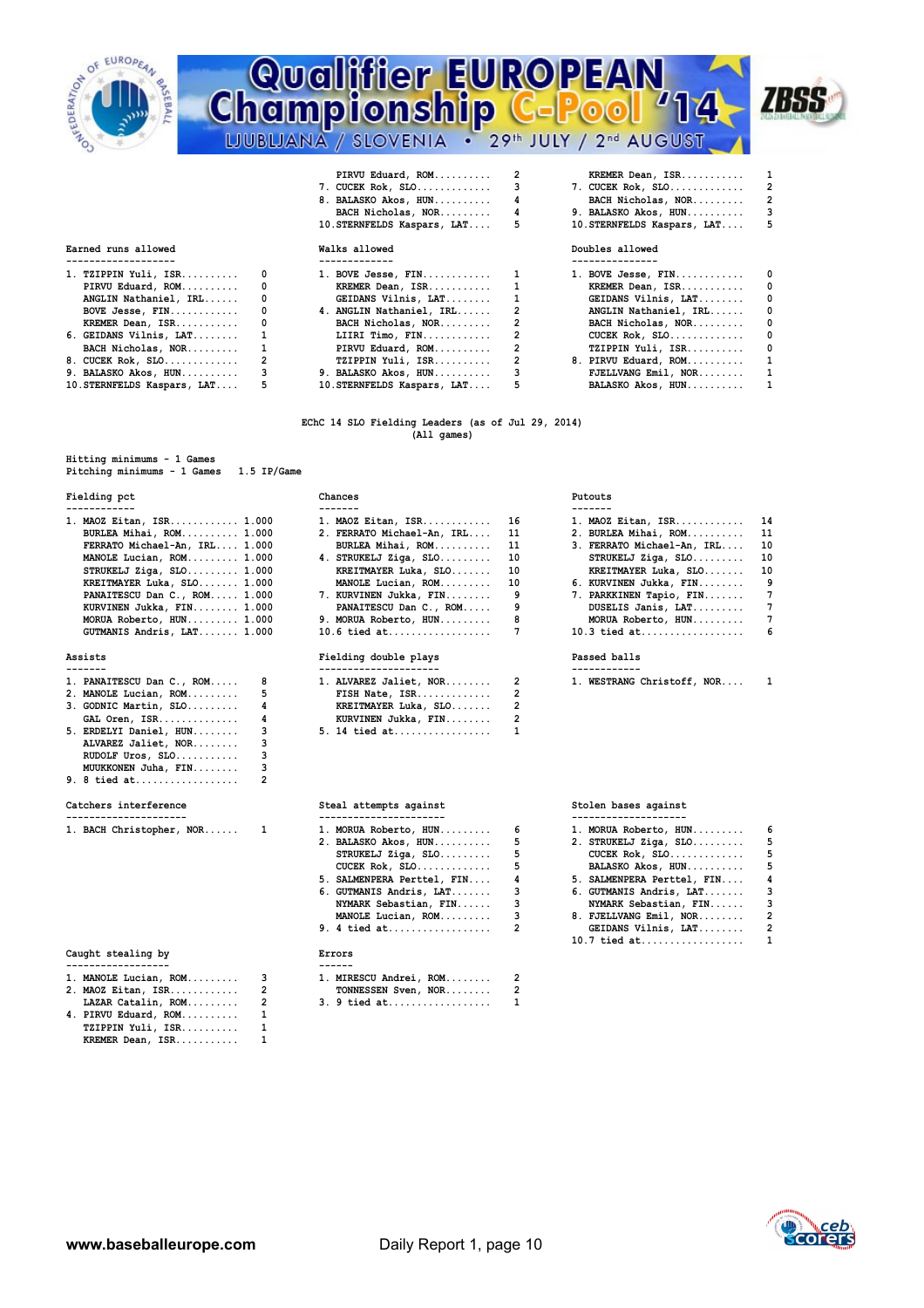

# **Technical Appointments**

### **SCHEDULE CHANGES**

Due to risk of darkness all the last games will start at 17.00 (30 minutes earlier) for the rest of the tournament

### **RULE FOR GOLOVEC FIELD**

- if the ball touches the leaves it's a live game
- if there is a highfly caught after passing the tree than the player is safe
- if the ball hits the tree over the netline it's a homerun
- if the ball goes under the netline the player gets 2 bases

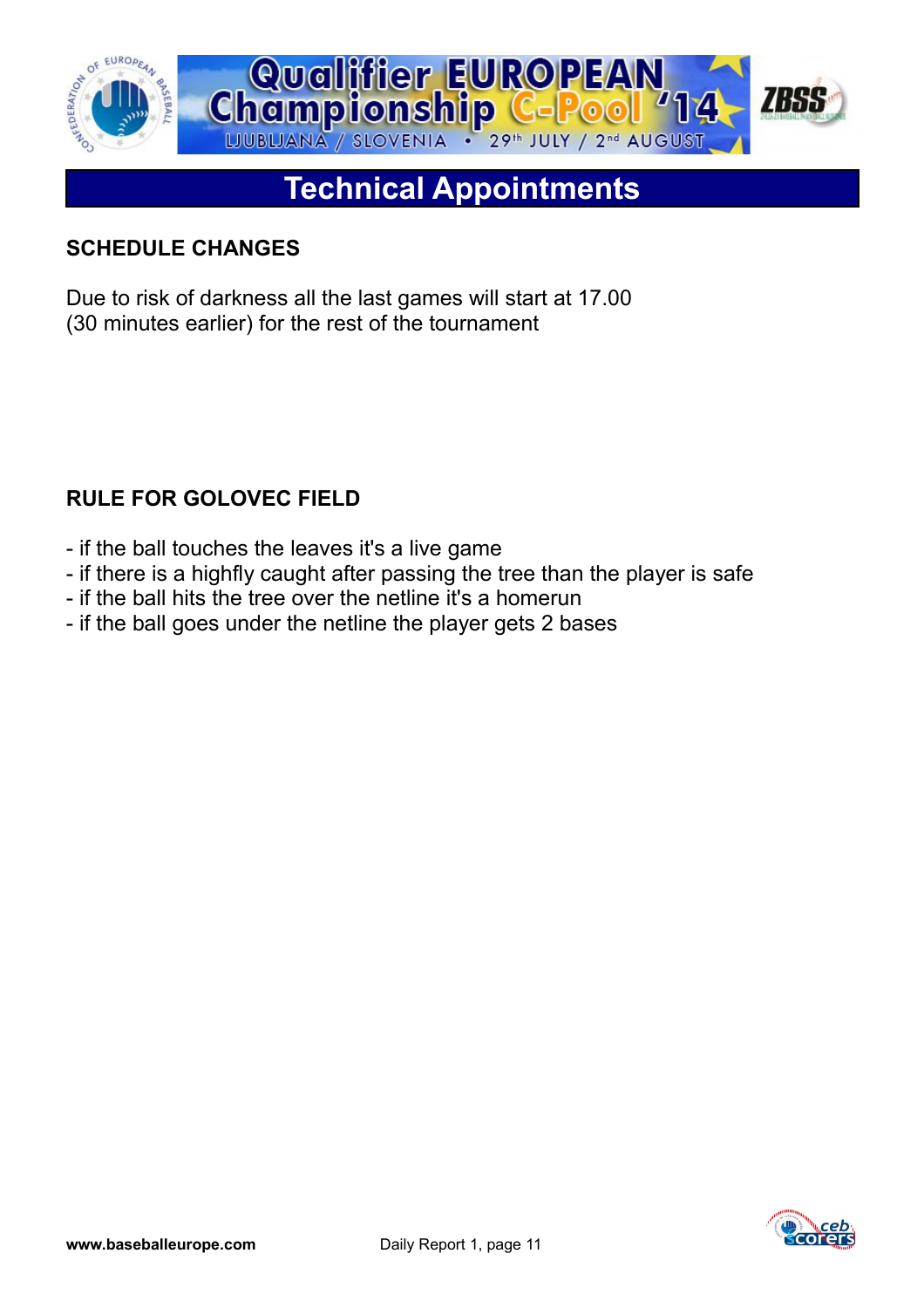



# **Technical Appointments**

# **Wednesday 30th July**

| Game            | At time | <b>Venue</b>             | Pool | Home team          |  | <b>Visiting team</b>   |
|-----------------|---------|--------------------------|------|--------------------|--|------------------------|
|                 | 10:00   | Jezica                   | A    | Hungary            |  | <b>Ireland</b>         |
| <b>Umpires:</b> |         | Mauri Hautaniemi (FIN)   |      | Joe Berg (ISR)     |  | John-Arne Nyland (NOR) |
| Scorers:        |         | Urska Pisek (SLO)        |      | Fausto Nardi (ITA) |  |                        |
| T.C.:           |         | Jean-Marie Meurant (FRA) |      |                    |  |                        |

| Game            | At time | <b>Venue</b>            | Pool | Home team              |     | <b>Visiting team</b> |
|-----------------|---------|-------------------------|------|------------------------|-----|----------------------|
| 6               | 13:30   | Golovec                 | A    | <b>Norway</b>          | كرد | Romania              |
| <b>Umpires:</b> |         | Jozsef Kiss-Jakab (HUN) |      | Janis Ertners (LAT)    |     | David Dilworth (IRL) |
| Scorers:        |         | Andrea Maestri (ITA)    |      | Edvard Smolnikar (SLO) |     |                      |
| T.C.:           |         | Paul Bokern (NED)       |      |                        |     |                      |

| Game            | At time | <b>Venue</b>             | Pool | Home team              |                | <b>Visiting team</b> |
|-----------------|---------|--------------------------|------|------------------------|----------------|----------------------|
|                 | 13:30   | Jezica                   | B    | Latvia                 | $\rightarrow$  | <b>Finland</b>       |
| <b>Umpires:</b> |         | Janez Ciperle (SLO)      |      | John-Arne Nyland (NOR) | Joe Berg (ISR) |                      |
| Scorers:        |         | Urska Pisek (SLO)        |      | Fausto Nardi (ITA)     |                |                      |
| T.C.:           |         | Jean-Marie Meurant (FRA) |      |                        |                |                      |

| Game            | At time | <b>Venue</b>         | Pool | Home team             |            | <b>Visiting team</b> |
|-----------------|---------|----------------------|------|-----------------------|------------|----------------------|
| 8               | 17:00   | Jezica               | B    | <b>Israel</b>         | <b>Car</b> | Slovenia             |
| <b>Umpires:</b> |         | Johan Brandsma (NED) |      | Tomislav Ozimec (CRO) |            | Cristian Manea (ROM) |
| Scorers:        |         | Andrea Maestri (ITA) |      | Fausto Nardi (ITA)    |            |                      |
| T.C.:           |         | Mario Falaschi (ITA) |      |                       |            |                      |